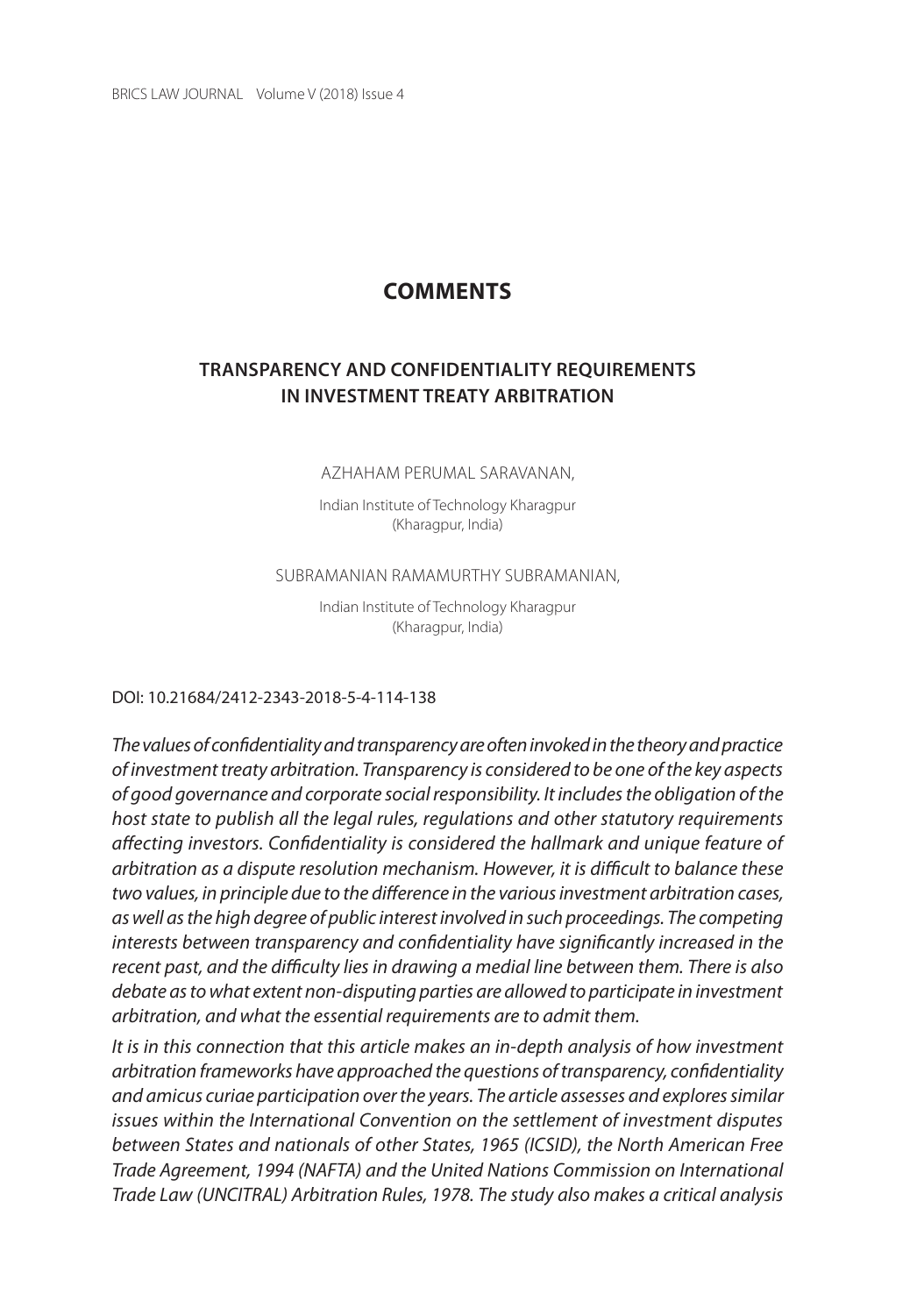of celebrated cases falling within each category. The article further elaborates the transparency requirements in the U.S. Model Bilateral Investment Treaty (BIT), 2012, and the recently adopted Indian Model BIT, 2015. The study is very significant because the United Nations has recently adopted the Convention on Transparency in Treaty-based Investor-State Arbitration, 2014 (Mauritius Convention), which ensures transparency and public accessibility to investor-state arbitration.

Keywords: bilateral investment treaty; confidentiality; ICSID Convention; investment treaty arbitration; NAFTA; transparency; UNCITRAL Arbitration Rules.

**Recommended citation:** Azhaham Perumal Saravanan & Subramanian Ramamurthy subramanian, Transparency and Confidentiality Requirements in Investment Treaty Arbitration, 5(4) BRICS Law Journal 114-138 (2018).

## **Introduction**

Transparency is considered to be one of the key aspects of good governance and corporate social responsibility. it requires the government to publish all documents and avoid secrecy in its administration. in a general sense, the term "transparency" is not immediately associated with international law. however, it has lately become a foundation of international law due to the active participation of public and nongovernmental organisations (NGOs) in global governance.' Since the 2000s, increasing recognition has been given to transparency in international dispute settlement processes. This has been the case with amicus curiae briefs. Transparency is an evolving concept and has become increasingly evident in the practice of investor-state dispute settlement (ISDS). The term "transparency" in international investment law connotes that host states have an obligation to publish all of the legal rules, regulations and other statutory requirements affecting investors.<sup>2</sup> It is pertinent to note that in relation to amicus curiae briefs, World Trade Organization (WTO) decisions have undeniably influenced investment treaty arbitral awards.<sup>3</sup>

<sup>1</sup> andrea Bianchi, On Power and Illusion: The Concept of Transparency in International Law in Transparency in International Law 1 (A. Bianchi & A. Peters (eds.), Cambridge: Cambridge University Press, 2013).

<sup>2</sup> Rudolf Dolzer & Christoph Schreuer, Principles of International Investment Law 133 (Oxford: Oxford University Press, 2008); see the discussion in Joachim Delaney & Daniel B. Magraw, Procedural Transparency in The Oxford Handbook of International Investment Law 756 (P. muchlinski et al. (eds.), Oxford: Oxford University Press, 2008); also see Christina Knahr & August Reinisch, Transparency versus Confidentiality in International Investment Arbitration – The Biwater Gauff Compromise, 6(1) law and Practice of International Courts and Tribunals 97, 110 (2007); see The Energy Charter Treaty, 2080 u.n.T.s. 95, art. 20 (entered into force 16 april 1998); also see maupin's adaptations of "transparency" definition in Julie A. Maupin, Transparency in International Investment Law: The Good, the Bad, and the Murky in Transparency in International Law, supra note 1, at 149.

<sup>3</sup> Laurence Boisson de Chazournes & Rukia Baruti, Transparency in Investor-State Arbitration: An Incremental Approach, 2(1) Bahrain Chamber for Dispute Resolution International Arbitration Review 59, 69 (2015).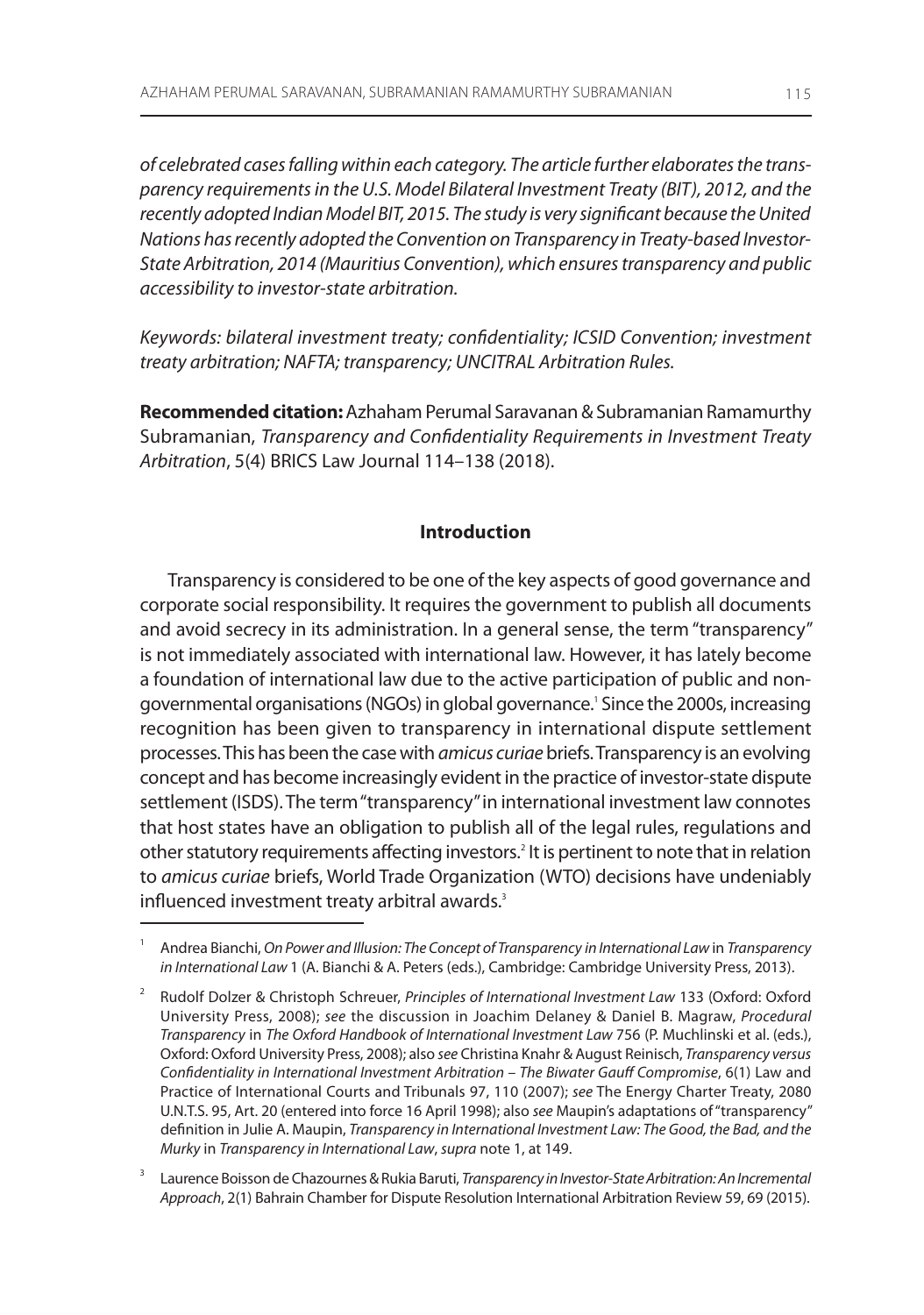on the other hand, confidentiality is considered the hallmark and unique feature of arbitration as a dispute resolution mechanism. however, it has different dimensions in the context of investor-state disputes. Confidentiality in international investment law means the evidence, claims, documents, counterclaims, any other information prepared for and exchanged during the course of arbitration, awards, and any other decisions cannot be disclosed to any third parties. it also restricts the participation of amicus curiae in the arbitral process.<sup>4</sup>

It is significant to note that in the recent past the investment treaty arbitral tribunals have witnessed the increased participation of NGOs as non-disputing parties in order to gain access to these forums as *amicus curiae*. The acceptance of amicus briefs clearly shows the public interest and principles of transparency. however, it is noted that confidentiality still remains a general rule in investment arbitration, because amicus curiae are not allowed to take part in the arbitration proceedings and also refused access to documents. But the competing values between confidentiality and transparency have significantly increased in the recent past, and the difficulty lies in drawing a medial line between them.<sup>s</sup> There is also debate as to what extent non-disputing parties are allowed to participate in investment arbitration, and what the essential requirements are to admit them.

It is in this connection that this paper reiterates how investment arbitration frameworks have approached questions of transparency, confidentiality and amicus curiae participation over the years. In line with the central theme of this paper, Section 1 sets the legal framework governing transparency in investment arbitration. section 2 examines the practice of transparency, confidentiality and public interest representation in the North American Free Trade Agreement (NAFTA) Rules. Section 3 assesses and explores similar issues within the international Convention on the settlement of investment disputes between states and nationals of other states (iCsiD) framework. The study also makes an in-depth analysis of celebrated cases falling within each category. Section 4 elaborates the transparency requirements in the United Nations Commission on International Trade Law (UNCITRAL) framework including recently adopted UNCITRAL Rules on Transparency, 2013 and the Mauritius Convention on Transparency, 2014. The final section, section 5, of the paper suggests a number of possible ways to resolve the competing interests between transparency and confidentiality.

<sup>4</sup> loukas mistelis, Confidentiality and Third Party Participation: UPS v. Canada and Methanex Corp v. United States in International Investment Law and Arbitration: Leading Cases from the ICSID, NAFTA, Bilateral Treaties and Customary International Law 173 (T. Weiler (ed.), london: Cameron may, 2005).

<sup>5</sup> Cindy g. Buys, The Tensions Between Confidentiality and Transparency in International Arbitration, 14(1–2) American Review of International Arbitration 121, 136 (2003); also see the discussion in Federico Ortino, External Transparency of Investment Awards, Online Proceedings, SIEL – Working Paper No. 49/08 (2008); for a discussion on concerns about the legitimacy of ISDS, Florentino P. Feliciano, The Ordre Public Dimensions of Confidentiality and Transparency in International Arbitration: Examining Confidentiality in the Light of Governance Requirements in International Investment and Trade Arbitration, 87 Philippine law Journal 1, 11 (2013); see the critique on the system in Kirsten Mikadze, Uninvited Guests: NGOs, Amicus Curiae Briefs, and the Environment in Investor-State Dispute Settlement, 12(1) Journal of international Law and International Relations 35, 66 (2016).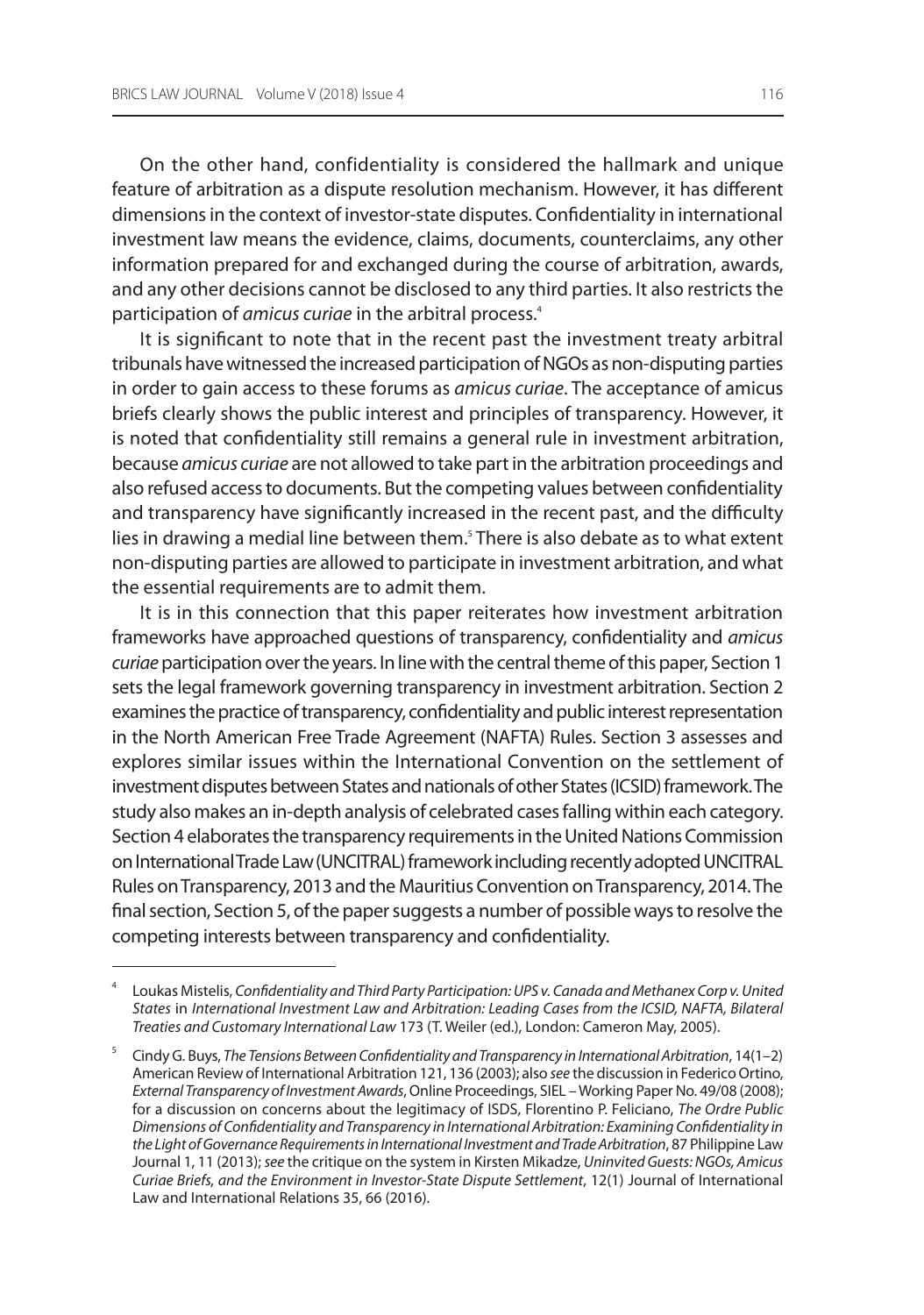## **1. Legal Framework Governing Transparency in International Investment Arbitration**

Transparency plays a vital role in many of the on-going debates in international investment law such as those concerned with fair and equitable treatment, expropriation, compensation, full protection and security, and publication of awards.<sup>6</sup> Transparency also touches on the feasibility of amicus curiae participation in investorstate dispute settlement proceedings, access to information and documents, and publication of investment arbitral awards.

notable international legal instruments such as the iCsiD Convention, 1965, the United Nations Convention on the Recognition and Enforcement of Foreign Arbitral Awards, 1958 (the New York Convention), NAFTA, 1994 as well as the UNCITRAL Arbitration Rules, 1976 all play a significant role in ensuring transparency in the investment arbitration system. The comprehensive examination of relevant provisions of transparency, confidentiality and amicus requirements are laid down in Table 1 below.

It is pertinent to note that while these legal instruments are accessible to everyone, the state of affairs under stand-alone "bilateral investment treaties" (BiTs) are worked out in closed processes and controlled by government bureaucrats. The earlier scenario of reduced public participation in investment arbitration changed after 1995 with civil societies strongly registering their participation in investment arbitration through *amicus curiae* submissions.<sup>7</sup> This situation has led to the conducting of mandatory public review while drafting a new model BiT.

## **2. Chapter Eleven of NAFTA**

NAFTA aimed at creating a trilateral trade group between the USA, Canada and mexico. in particular, Chapter eleven of the agreement sought to protect foreign investors from discrimination by host states and to facilitate settlement of investorstate disputes. it may be noted that this is one of the first such agreements to allow foreign investors to directly challenge the host state through an arbitral mechanism.<sup>8</sup> Therefore, investors can initiate arbitration pursuant to any one of the methods stipulated in Article 1120, either through the ICSID Convention, 1965 or the Additional Facility Rules of ICSID, 1978 or the UNCITRAL Arbitration Rules, 1976.

<sup>&</sup>lt;sup>6</sup> Delaney & Magraw 2008, at 756–758; also see Noah Rubins, Opening the Investment Arbitration Process: At What Cost, for What Benefit? in The International Convention on the Settlement of Investment Disputes (ICSID): Taking Stock After 40 Years 124, 125 (R. Hofmann & C.J. Tams (eds.), Baden-Baden: Nomos, 2007).

<sup>7</sup> maupin 2013, at 151–152.

<sup>8</sup> north american Free Trade agreement, 32 i.l.m. 289 and 605, arts. 1119–1120 (entered into force 1 January 1994).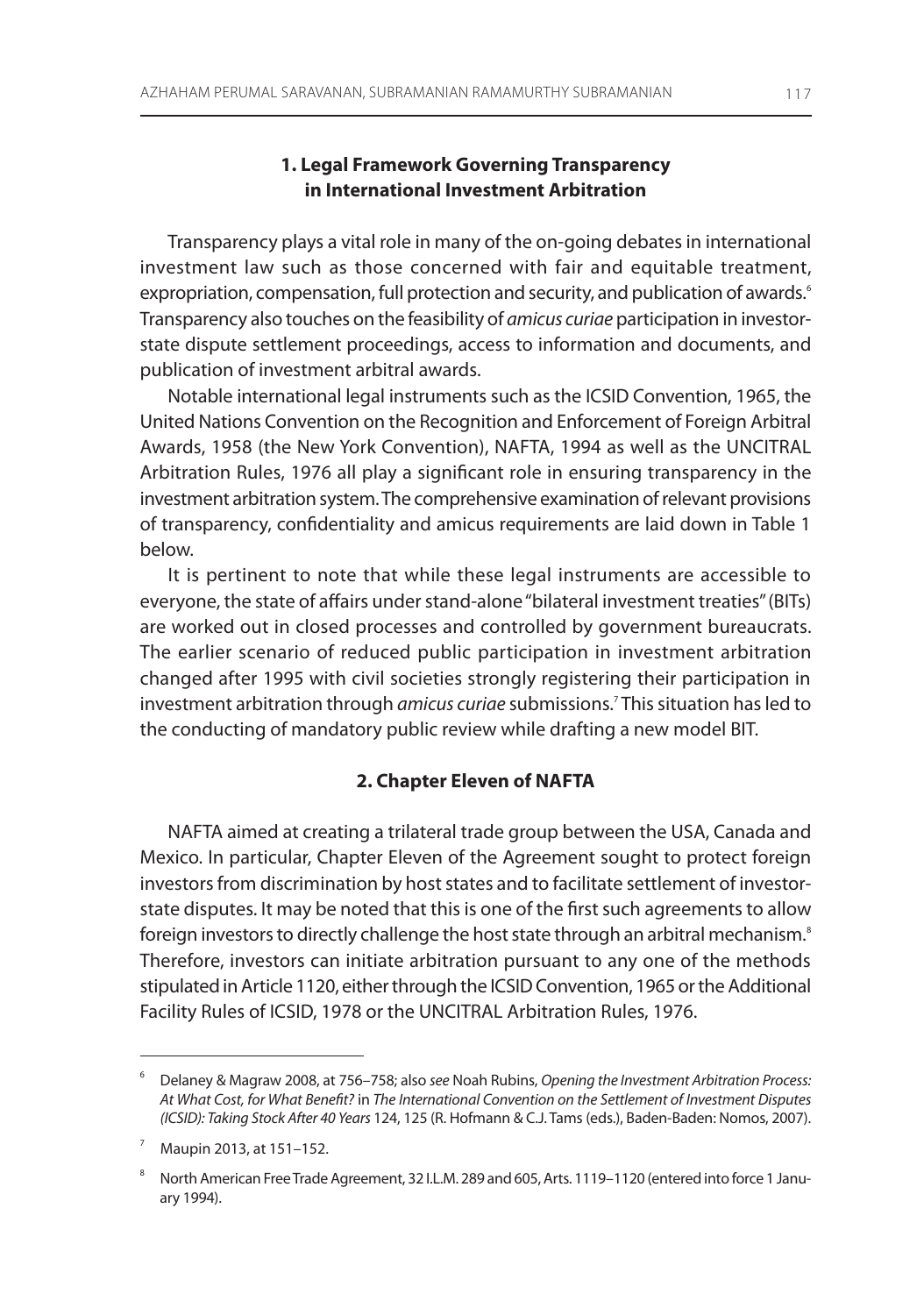naFTa is notable for some of its transparency provisions. For instance, article 1126(13) requires that "public register of arbitration claims... be maintained by the NAFTA secretariat."<sup>9</sup> however, it also provides that publication of arbitral awards is possible only with the consent of the parties.<sup>10</sup> Nonetheless, in practice this provision is restricted only to the arbitration claims initiated against mexico, as the other naFTa members often resort to the publication of awards even without the consent of the parties.<sup>11</sup> In the case of public hearings, all NAFTA members are committed to open hearings with the mandatory consent of the disputing parties.<sup>12</sup>

Table 1: Comparison of the Relevant Provisions on Transparency, Confidentiality and Amicus Curiae Participation in NAFTA, ICSID and the UNCITRAL arbitral Framework (including recent amendments and revisions)

| SI.<br>No. | Require-<br>ments                                                                                                          | <b>NAFTA</b>                                                                                                                                                                                                                                                                                                                                                                                            | <b>ICSID</b>                                                                                                                                                                                                                                                                                                          | <b>UNCITRAL</b>                                                                                                                                                                                                                                                                                                                                                                                                                               |
|------------|----------------------------------------------------------------------------------------------------------------------------|---------------------------------------------------------------------------------------------------------------------------------------------------------------------------------------------------------------------------------------------------------------------------------------------------------------------------------------------------------------------------------------------------------|-----------------------------------------------------------------------------------------------------------------------------------------------------------------------------------------------------------------------------------------------------------------------------------------------------------------------|-----------------------------------------------------------------------------------------------------------------------------------------------------------------------------------------------------------------------------------------------------------------------------------------------------------------------------------------------------------------------------------------------------------------------------------------------|
| 1          | Access to<br>Documents,<br>and<br>Publication<br>of Awards,<br>Orders and<br><b>Decisions</b><br>of the<br><b>Tribunal</b> | Article 1137(4) and<br>Annex $2(b)$ :<br>- The award can<br>be made publicly<br>available, subject<br>to the redaction of<br>confidential and other<br>protected information.<br>Requirements for<br>publication of other<br>documents provided<br>in Article 1137(4):<br>- Without consent,<br>if the respondent<br>is either the USA or<br>Canada.<br>- With consent,<br>if Mexico is<br>a respondent | Article 48(5) of the<br>Convention and Rule<br>48(4) of the Additional<br>Facility (Arbitration)<br>Rules:<br>- Prohibits the<br>publication of awards<br>without the consent of<br>the parties.<br>- However, ICSID can<br>publish excerpts of the<br>legal reasoning, even<br>without the consent of<br>the parties | Article 3 of 2013 Rules:<br>– Wide range of<br>documents mandatory and<br>automatically disclosed<br>to the public, but subject<br>to certain exceptions<br>mentioned in Article 7.<br>- The award can be made<br>publicly available even<br>without the consent of the<br>parties.<br>Article 34(5) of 2010 Rules<br>and Article 32(5) of 1976<br>Rules:<br>- The award can be made<br>publicly available with the<br>consent of the parties |

<sup>9</sup> J. anthony vanDuzer, Enhancing the Procedural Legitimacy of Investor-State Arbitration Through Transparency and Amicus Curiae Participation, 52(4) mcgill law Journal 681, 683 (2007).

Worthy of note here is the joint statement issued in 2003 by Canada and the United States declaring their intent to consent to open hearings in every case. mexico issued a similar statement in 2004.

<sup>&</sup>lt;sup>10</sup> The ICSID Rules of Procedure for Arbitration Proceedings, Doc. ICSID/15 (April 2006), R48(4) ("ICSID Arbitration Rules"); The United Nations Commission on International Trade Law (UNCITRAL) Arbitration Rules, U.N. Doc. A/31/17, Art. 32(5) (entered into force 28 April 1976) (hereinafter UNCITRAL Arbitration Rules).

<sup>&</sup>lt;sup>11</sup> Andrea J. Menaker, Piercing the Veil of Confidentiality: The Recent Trend Towards Greater Public Participation and Transparency in Investor-State Arbitration in Arbitration Under International Investment Agreements: A Guide to the Key Issues 129, 129-131 (K. Yannaca-Small (ed.), Oxford: Oxford University Press, 2010).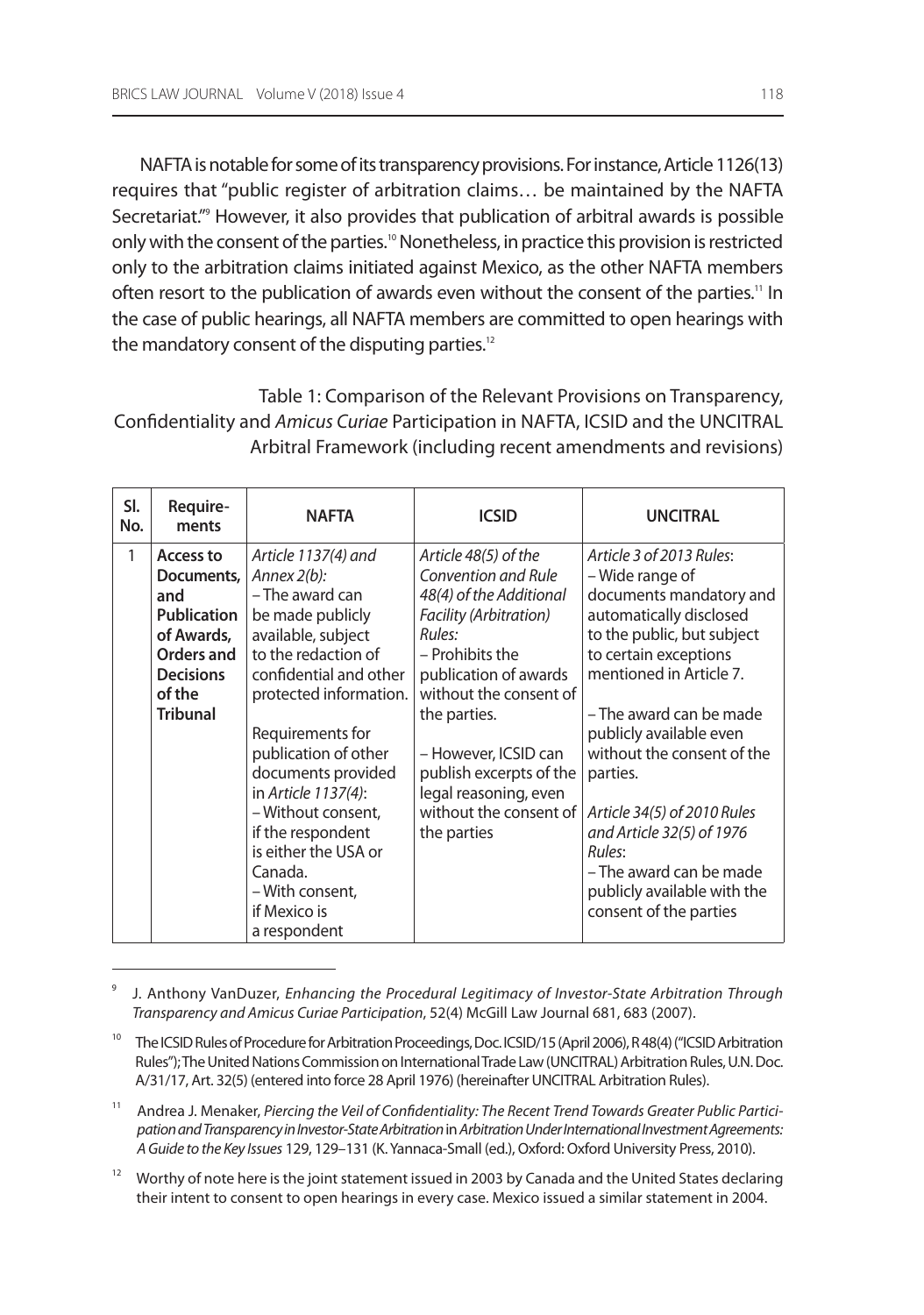| 2 | Open<br><b>Hearings</b>                      | Article 1126(13):<br>- NAFTA Parties<br>(respondent) have<br>already consented to<br>making the hearings<br>open to the public; the<br>only requirement is<br>that claimants have to<br>approve this                                | Rule 32(2):<br>- Disputing parties<br>have a right to deny<br>public access to open<br>hearings                                                                                                                                                                                                                                                                        | Article 25(4) of 1976 Rules<br>and Article 28(3) of 2010<br>Rules:<br>- Require mandatory<br>consent from both of the<br>disputing parties.<br>Article 6 of 2013 Rules:<br>- The default position in<br>all substantive hearings is<br>public, subject to certain<br>exceptions mentioned in<br>Article 7                                                                                                                                                                                                                                                                                                      |
|---|----------------------------------------------|-------------------------------------------------------------------------------------------------------------------------------------------------------------------------------------------------------------------------------------|------------------------------------------------------------------------------------------------------------------------------------------------------------------------------------------------------------------------------------------------------------------------------------------------------------------------------------------------------------------------|----------------------------------------------------------------------------------------------------------------------------------------------------------------------------------------------------------------------------------------------------------------------------------------------------------------------------------------------------------------------------------------------------------------------------------------------------------------------------------------------------------------------------------------------------------------------------------------------------------------|
| 3 | Confiden-<br>tiality<br>(also<br>Exceptions) | Articles 2102 and 2105:<br>- The information<br>or documents affect<br>the national security<br>and are contrary to<br>essential security, thus<br>to be kept confidential                                                          | Rule 6(2):<br>- The declaration<br>obligates the<br>arbitrator to keep<br>all the information<br>confidential.<br>- It also includes<br>the contents of the<br>award coming to the<br>knowledge of the<br>arbitrator.<br>Rule 15(1):<br>- No third persons<br>except members<br>of the tribunal are<br>allowed to take part<br>in the deliberations of<br>the tribunal | Article 7(2) of 2013 Rules:<br>- Provides an exhaustive<br>list of confidential or<br>protected information<br>which will give rise to the<br>exception for transparency.<br>Article 25(4) of 1976 Rules:<br>- The hearings shall be<br>held in camera, and the<br>parties have to maintain<br>the confidentiality of all<br>documents submitted<br>for the purpose of court<br>proceedings.<br>Article 28(3) of 2010 Rules:<br>- All hearings are to be<br>kept confidential                                                                                                                                  |
| 4 | Third-<br>Party Sub-<br>missions             | Article 1128:<br>– Upon written notice<br>to the disputing<br>parties, third<br>parties may make<br>submissions to the<br>tribunal.<br>– They can be filed<br>for the purpose of<br>interpretation of the<br><b>NAFTA Agreement</b> | Rule 37(2):<br>- After consulting the<br>disputing parties, the<br>tribunal may allow<br>amicus submissions.<br>– They can be filed by<br>a person or entity that<br>is not a party to the<br>dispute.<br>- The subject matter<br>should be within the<br>scope of the dispute                                                                                         | Article 4 of 2013 Rules:<br>– Provides the standard<br>for a third party who is not<br>a disputing party and not<br>a party to the treaty.<br>Article 5 of 2013 Rules:<br>– Sets a standard for non-<br>disputing parties, who are<br>not a disputing party, but<br>a party to the Treaty.<br>Articles 4(5) and 5(4) of 2013<br>Rules:<br>- Submissions shall neither<br>disrupt the proceedings nor<br>unduly burden either party.<br>Articles 4(6) and 5(5) of 2013<br>Rules:<br>- Ensures the equal<br>opportunity of the<br>disputing parties to convey<br>their observations in the<br>amicus submissions |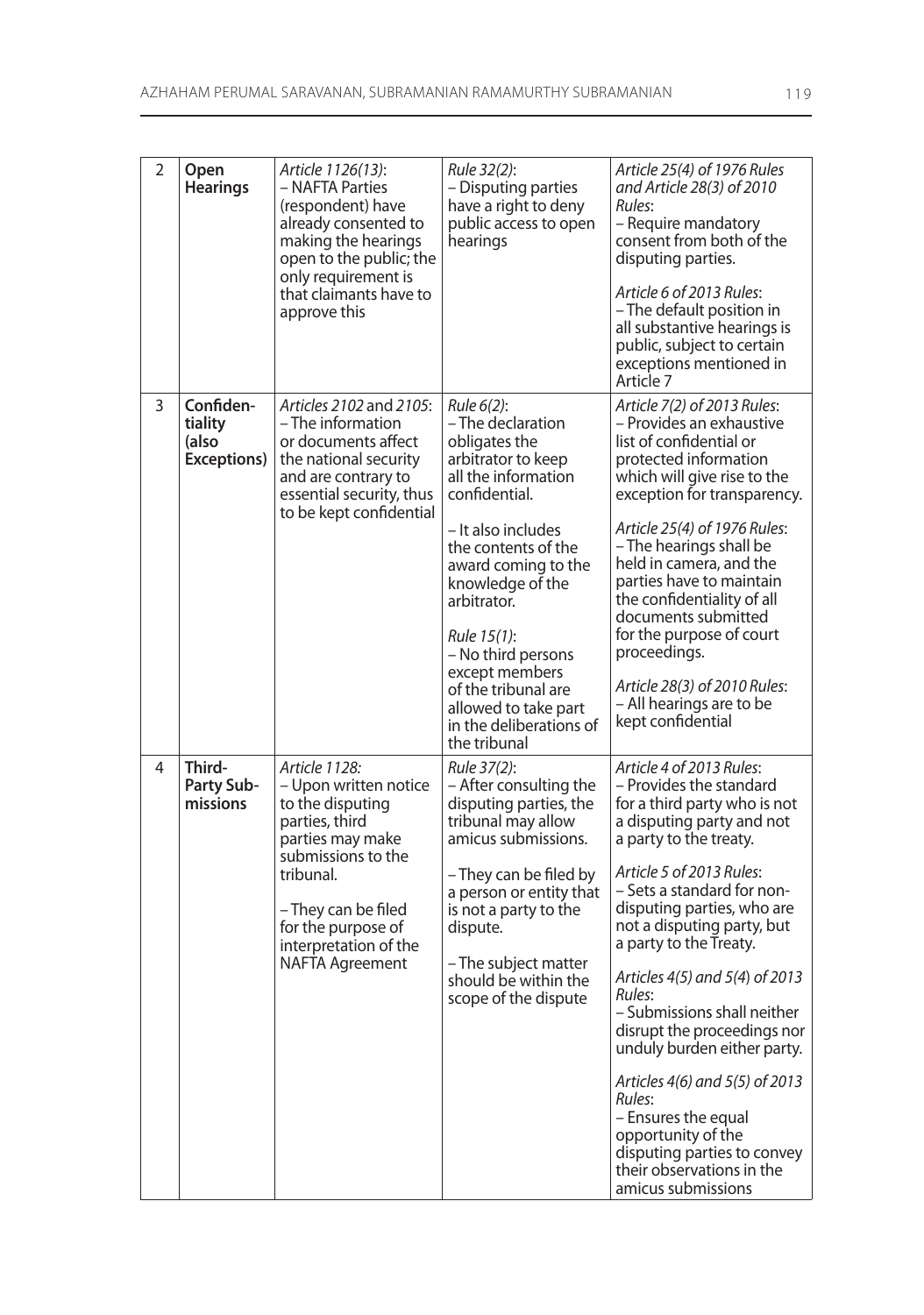## **2.1. Amendments and Clarifications**

As noted above, the NAFTA Agreement did not incorporate very detailed provisions providing for transparency in the investor-state dispute settlement process. however, the relevant provisions were later incorporated through amendment of naFTa in 2003 and supported by clarifications by the Free Trade Commission (FTC) in October 2001,<sup>13</sup> 2003<sup>14</sup> and 2005<sup>15</sup> providing for the participation of *amicus curiae* in investment arbitration.<sup>16</sup> The FTC clarification of 2005 (i.e. FTC Statement, 2005) contained various procedural aspects regarding submissions from "a person or entity that is not a disputing party" (para. 1 of the FTC statement, 2005). The scope of the FTC statement, 2005 is much broader than article 1128 of naFTa, and the content of the Statement is similar to the additional procedures adopted by the WTO's Appellate Body in the EC-Asbestos dispute.<sup>17</sup>

## **2.2. Practice Under NAFTA**

Before the emergence of NAFTA, confidentiality was the norm and transparency the exception. However, the present situation is quite uncertain, as neither NAFTA nor other arbitral rules presuppose the status of confidentiality in matters of arbitration.<sup>18</sup> in practice, arbitral tribunals have generously allowed transparency, provided that openness should maintain a balance between the confidentiality concern and the transparency burden of investors.<sup>19</sup> The subject matter of disclosure may vary from case to case: for instance, in Ethyl v. Canada<sup>20</sup> the NAFTA tribunal restricted disclosure only to the investor's statement of claim, statement of defence and the orders of the tribunal.<sup>21</sup> But the transcripts of hearings, evidence and other submissions remained confidential. Later, in the case of Pope & Talbot v. Canada the permissible list of

- <sup>15</sup> Statement of the Free Trade Commission on Non-Disputing Party Participation, 44 I.L.M. 796 (2005).
- <sup>16</sup> Alexis Mourre, Are Amici Curiae the Proper Response to the Public's Concerns on Transparency in Investment Arbitration?, 5 law and Practice of international Courts and Tribunals 257, 259 (2006).
- $17$  Christina Knahr, Transparency, Third Party Participation and Access to Documents in International Investment Arbitration, 23(2) arbitration international 327, 340 (2007).
- <sup>18</sup> Maupin 2013, at 155; also see the comparison of the ICSID Framework and the NAFTA/UNCITRAL Framework examined in Table 1 of this paper.
- <sup>19</sup> Loewen Group, Inc. and Raymond L. Loewen v. United States of America, ICSID Case No. ARB(AF)/98/3, 26 June 2003, paras. 231–233; vanDuzer 2007, at 699.
- <sup>20</sup> Ethyl Corporation v. The Government of Canada, UNCITRAL (NAFTA), Award on Jurisdiction, 24 June 1998, 38 i.l.m. 708; it is important to note that this is the first Chapter eleven arbitration instituted before the naFTa Tribunal and administered under the UNCITRAL Arbitration Rules, 1976 (hereinafter Ethyl Award).

<sup>&</sup>lt;sup>13</sup> NAFTA Free Trade Commission, Notes of Interpretation of Certain Chapter 11 Provisions, 31 July 2001 (Nov. 1, 2018), available at http://www.sice.oas.org/tpd/nafta/Commission/Ch11understanding\_e.asp.

<sup>&</sup>lt;sup>14</sup> Statement of the Free Trade Commission on Non-Disputing Party Participation, 7 October 2003 (Nov. 1, 2018), available at https://goo.gl/ZvcQ1D.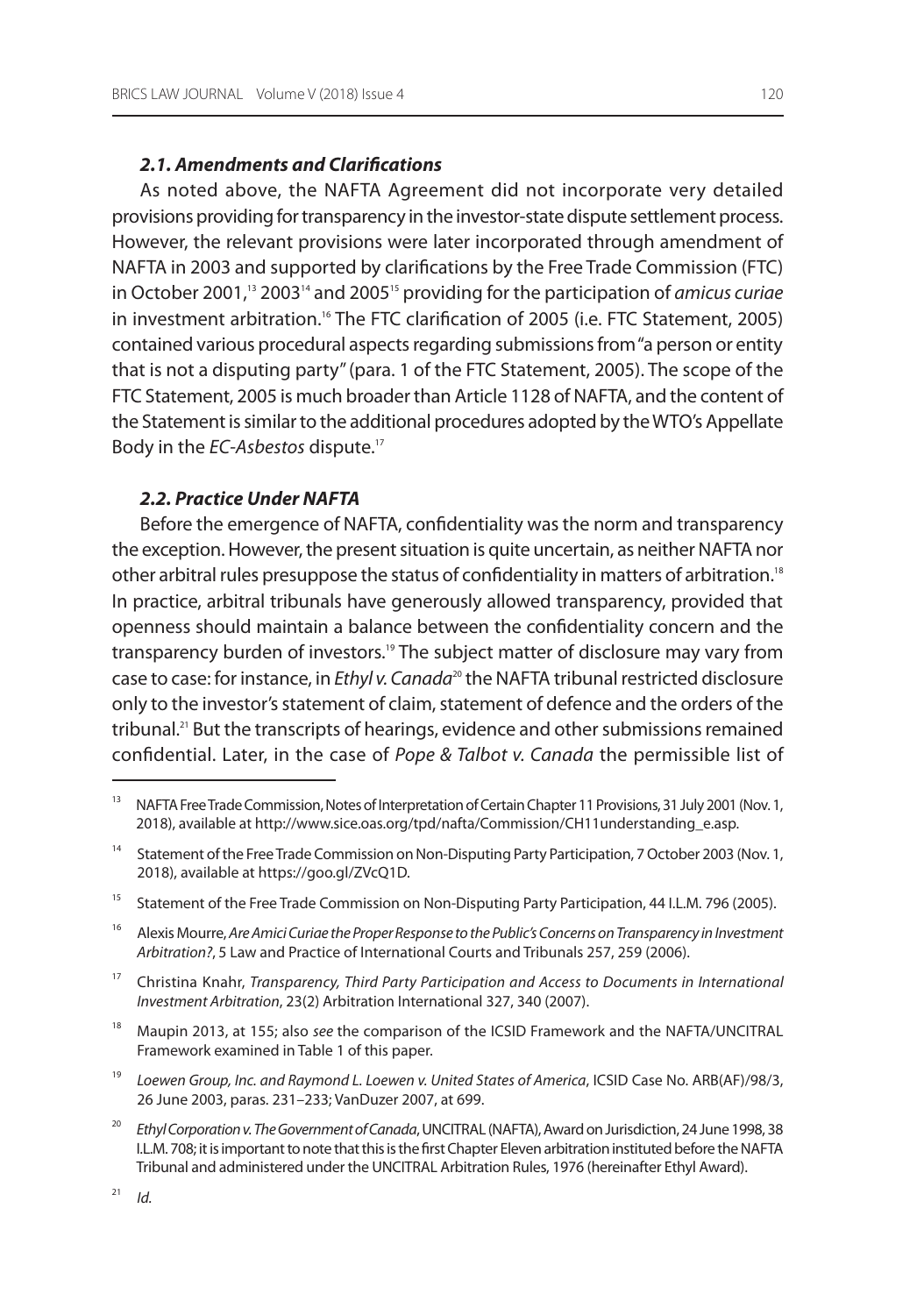disclosures was extended to the written submissions, transcripts of oral submissions, amicus curiae briefs and correspondence from the tribunal.<sup>22</sup> In order to understand the current practice, it is important to discuss the celebrated cases in detail.

## **2.3. Amicus Curiae Briefs Under NAFTA**

It is important to note that the earlier claims in cases such as  $Et$ hy $l<sup>23</sup>$  and Metalclad<sup>24</sup> were instituted by the parties against each other, and no third parties sought to submit an *amicus curiae* brief to the arbitral proceedings. The tribunal in the *Ethyl* case held that no transcripts or accounts of oral submission should be published without permission of the parties.<sup>25</sup> However, in Metalclad the tribunal entirely rejected mexico's contention on confidentiality and held that

neither NAFTA nor ICSID Additional Facility Rules contain an express restriction on freedom of [the] parties. Though it is frequently said that one of the reasons for recourse to arbitration is to avoid publicity unless the agreement between the parties incorporates such a limitation, each of them is free to speak publicly of the arbitration.<sup>26</sup>

Following the success of the Metalclad award, non-disputing parties also sought to take part in NAFTA Chapter Eleven arbitration.<sup>27</sup> The first recognition for the participation of *amicus curiae* in investment arbitration came before the NAFTA tribunal in the celebrated case of Methanex Corporation v. USA.<sup>28</sup>

To validate these arguments, the following subsections will discuss Methanex and other seminal cases.

### 2.3.1. Methanex v. United States of America

The case relates to the regulation of "methyl tertiary butyl ether" (mTBe) for the production of gasoline. mTBe is used as a fuel additive and also as a source of octane

- <sup>23</sup> The Ethyl Award.
- <sup>24</sup> Metalclad Corporation v. The United Mexican States, ICSID Case No. ARB(AF)/97/1, 30 August 2000; it is noted that this is the first Chapter Eleven arbitration administered under the ICSID Additional Facility Rules, 2000.
- <sup>25</sup> Para. 21 of the Ethyl Award; Jack J. Coe, Jr., Transparency in the Resolution of Investor-State Disputes Adoption, Adaptation, and NAFTA Leadership, 54 University of Kansas Law Review 1339, 1367 (2006).
- <sup>26</sup> Metalclad Corporation v. The United Mexican States, ICSID Case No. ARB(AF)/97/1 (ICSID Procedural Order 1), 27 October 1997, para. 13; Menaker 2010, at 132; Monique Pongracic-Speier, Confidentiality and the Public Interest Exception: Considerations for Mixed International Arbitration, 3(2) Journal of World investment 231, 245 (2002).
- <sup>27</sup> Coe 2006, at 1371.
- 28 Methanex Corporation v. United States of America, UNCITRAL, decision of the Tribunal on Petitions from Third Persons to intervene as amici curiae, 15 January 2001 (hereinafter methanex amicus order).

 $22$  VanDuzer 2007, at 700.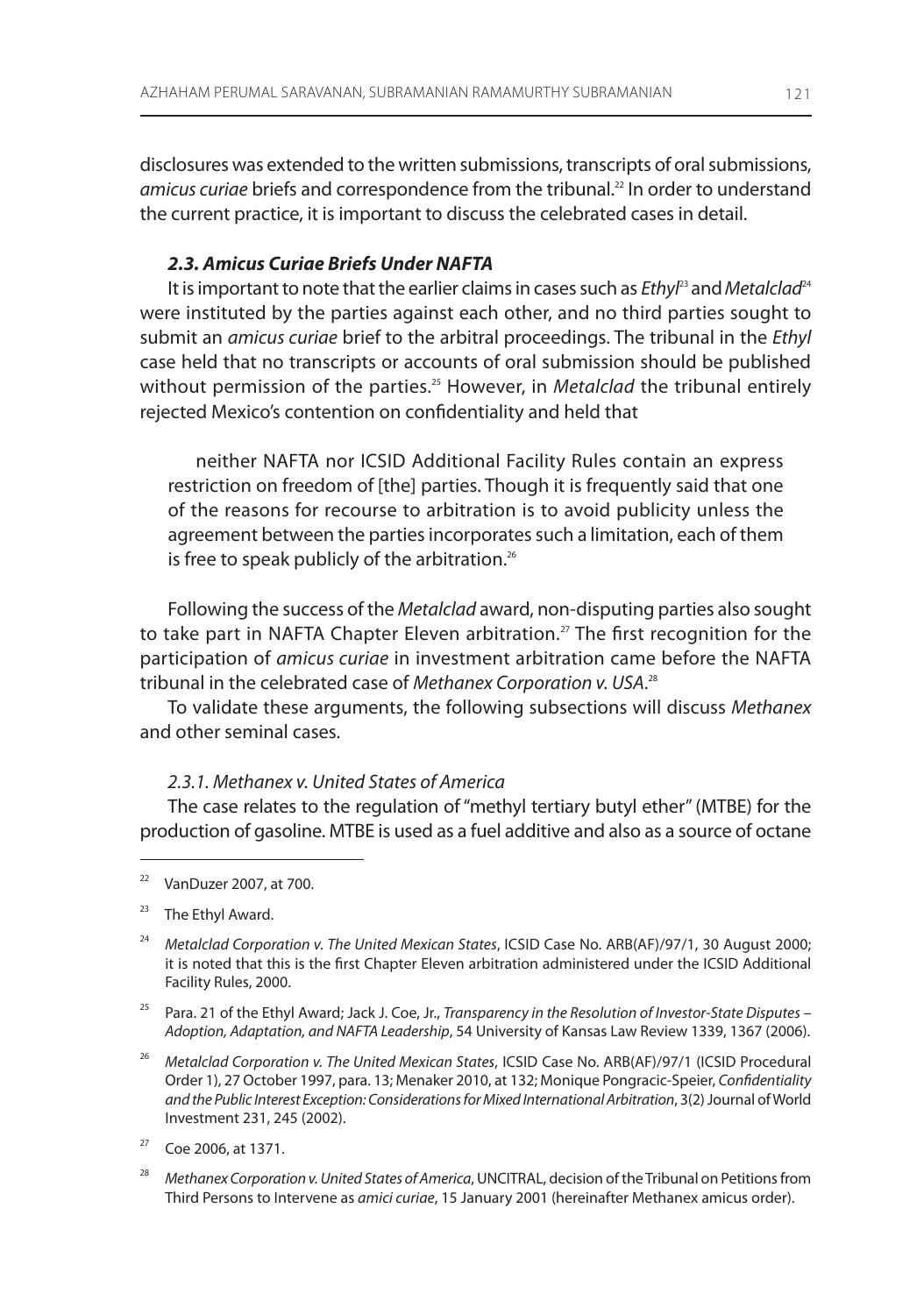and oxygenate.<sup>29</sup> In due course, a scientific study was conducted on MTBE, and the result of the study showed that the use of the chemical-based oxygenates causes a serious threat to the environment and public health. Following this study, in 1999 the State of California imposed a ban on the sale of gasoline manufactured with MTBE.<sup>30</sup>

The claimant, Methanex, was a Canadian company that was considered one of the primary producers of methanol and it used mTBe as one of their components. subsequent to the ban imposed by California, the methanex Corporation initiated arbitration proceedings against the United States under Chapter Eleven of NAFTA complaining of expropriation, and asked for US\$970 million in compensation for its losses.<sup>31</sup> The claimant alleged that the executive action violated various provisions of naFTa, such as article 1102 (national treatment), article 1105 (minimum standard of treatment) and article 1110 (expropriation and compensation).

During the proceedings, the tribunal received first-ever amicus briefs from the Canadian international institute for sustainable Development (iisD), and a joint brief from three US-based NGOs, Bluewater Network of Earth Island Institute, Communities for a Better Environment and the Centre for International Environmental Law (collectively known as earth Justice). Their request included permission to make oral and written submissions, to participate in the proceedings, to take part in the judicial proceedings, to review memorials and other submissions, and to be given the status of observer.<sup>32</sup> The legal basis for these requests relied on Article 15 of the UNCITRAL Arbitration Rules, 1976.<sup>33</sup>

The tribunal heard the petitions together in view of the similarities in the submissions.<sup>34</sup> The tribunal relied on the discretion and "procedural flexibility" of the UNCITRAL Arbitration Rules to determine the authority of the tribunal to accept amicus curiae submissions.<sup>35</sup> The tribunal ultimately accepted the written submissions from the petitioners and stated that it had jurisdiction to address the amicus standing

 $31$  Mistelis 2005, at 192.

Federico Ortino, The Impact of Amicus Curiae Briefs in the Settlement of Trade and Investment Disputes in Economic Law as an Economic Good: Its Rule Function and Its Function Tool in the Competition of Systems 310 (K.m. meessen et al. (eds.), munich: sellier, 2009).

<sup>&</sup>lt;sup>30</sup> Andrew Newcombe & Axelle Lemaire, Should Amici Curiae Participate in Investment Treaty Arbitrations?, 5 vindobona Journal of international Commercial law and arbitration 22, 24 (2001).

Jorge E. Vinuales, Amicus Intervention in Investor-State Arbitration, 61(4) Dispute Resolution Journal 72, 74 (2006); also see Tomoko ishikawa, Third Party Participation in Investment Treaty Arbitration, 59(2) international & Comparative law Quarterly 373, 398–399 (2010).

<sup>33</sup> Art. 15(1) of the UNCITRAL Arbitration Rules states that, "Subject to these Rules, the arbitral tribunal may conduct the arbitration in such manner as it considers appropriate, provided that the parties are treated with equality and that at any stage of the proceedings each party is given a full opportunity of presenting his case."

<sup>&</sup>lt;sup>34</sup> Knahr 2007, at 330.

Paras. 26 and 27 of the Methanex amicus order.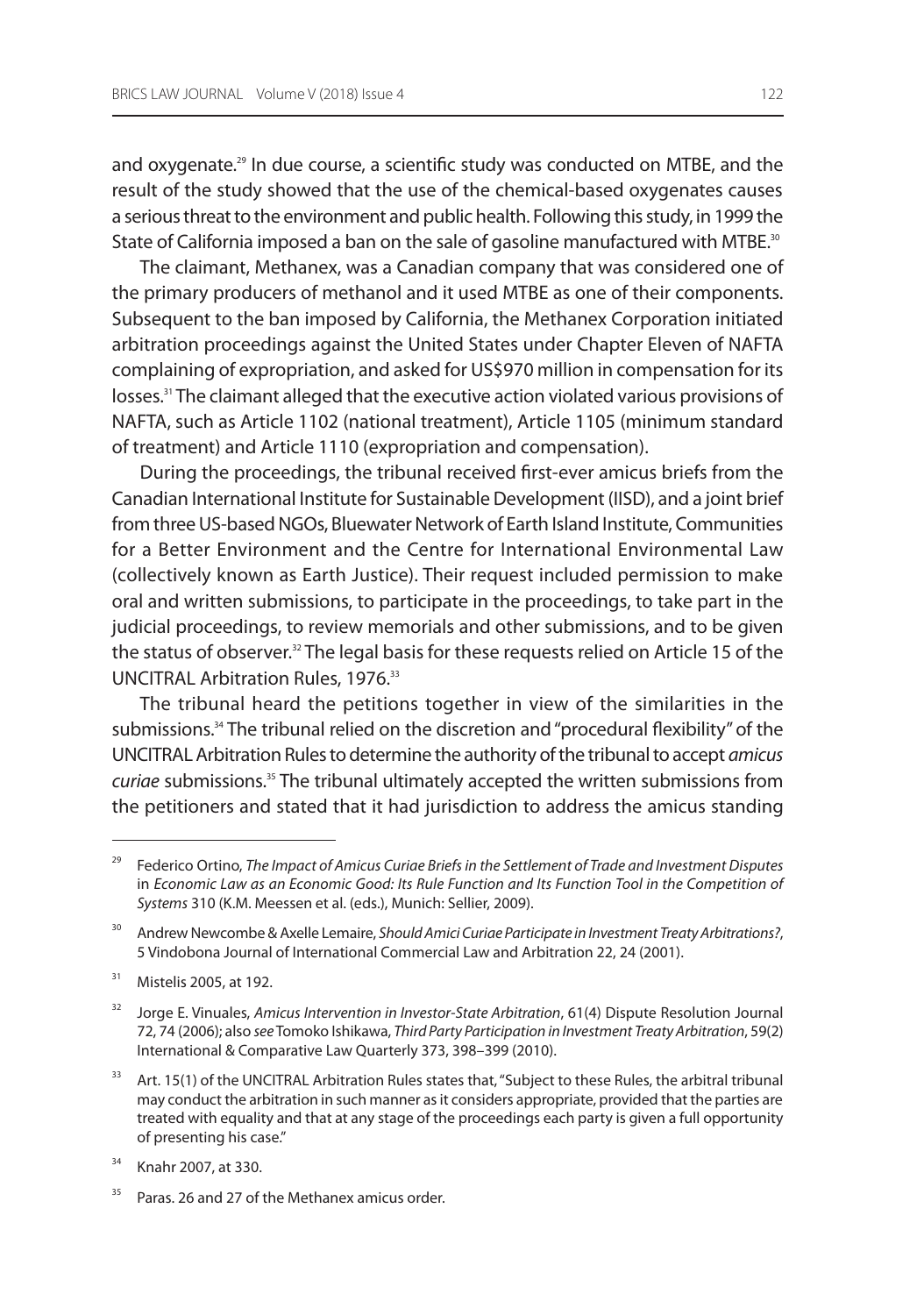under Article 15(1) of the UNCITRAL Arbitration Rules.<sup>36</sup> The tribunal strongly relied on the Carbon Steel dispute,<sup>37</sup> wherein the Appellate Body held that it had the power to accept amicus briefs under Article 17.9 of the Understanding on Rules and Procedures governing the settlement of Disputes (Dsu). The tribunal furthermore examined the legal provisions of naFTa on the issue of amicus submissions and observed that no provision in Chapter Eleven either explicitly supports or rejects the amicus submissions.<sup>38</sup> accordingly, the tribunal was convinced that "the legal nature of arbitration remains wholly unchanged" even after the admission of third-party submissions.<sup>39</sup>

however, the determination of other requests such as to participate in proceedings, to review memorials and to declare observer status raised serious debate over issues of confidentiality and privacy. The tribunal realised the importance of public concerns in respect of the arbitration taking place and observed that

there is an undoubtedly public interest in this arbitration, therefore the arbitral process could benefit from being perceived as more open or transparent or conversely be harmed if seen as unduly secretive.<sup>40</sup>

in this regard, the tribunal's willingness to accept amicus submissions not only supports this arbitration matter in particular, but also the arbitral process in general.<sup>41</sup> The tribunal decided that it had the power to accept only *amicus curiae* submissions, and rejected all other requests made by the petitioners.<sup>42</sup>

## 2.3.2. United Parcel Service of America Inc. v. Canada<sup>43</sup>

The United Parcel Service (UPS) is a US-based courier company incorporated under the laws of the State of Delaware. UPS initiated arbitration proceedings against Canada for unfair competitive practices. The claimants alleged that Canada Post had acquired a monopoly in the parcel and courier services sector throughout Canada, and that the government had failed to ensure free and fair competitive markets, thereby breaching its obligations set down in NAFTA, such as the principle of national treatment stipulated

<sup>38</sup> Para. 39 of the Methanex amicus order.

39 Id. para. 30.

40 Id. para. 39.

<sup>&</sup>lt;sup>36</sup> Paras. 31 and 53 of the Methanex amicus order; also see the discussion in Ortino 2009, at 311.

<sup>&</sup>lt;sup>37</sup> United States – Imposition of Countervailing Duties on Certain Hot-Rolled Lead and Bismuth Carbon Steel Products Originating in the United Kingdom, WT/DS138/AB/R, adopted on 7 June 2000.

<sup>&</sup>lt;sup>41</sup> Ishikawa 2010, at 379; also see Knahr 2007, at 331.

 $42$  Para. 48 of the Methanex amicus order.

<sup>43</sup> United Parcel Service of America Inc. v. Canada, UNCITRAL, Award on Jurisdiction, 22 November 2002 (hereinafter UPS Award on Jurisdiction).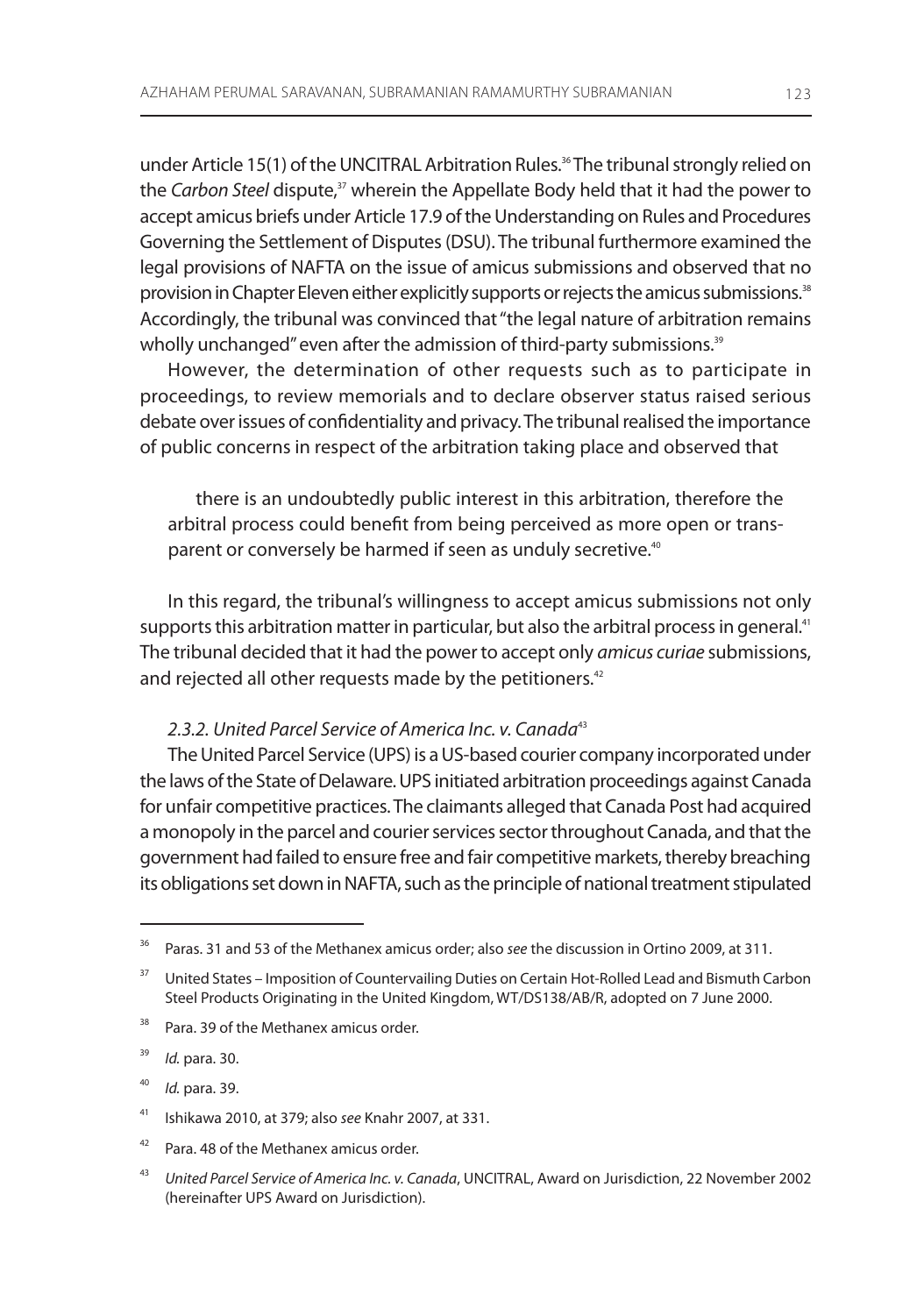in articles 1102 and 1202, fair and equitable treatment, full protection and security requirements referred to in article 1105, and the monopolies and state enterprises provisions mentioned under Article 1502(3)(a) and (d), and Article 1503.<sup>44</sup>

Subsequently, the tribunal received amicus briefs from the Canadian Union of Postal Workers, a Canada-based trade union, and the Council of Canada. The petitioners requested the tribunal add them as a standing party, and if that option was not available, to grant them permission to participate in the arbitral proceedings as amicus curiae.<sup>45</sup> The petitioners raised two important issues before the tribunal: firstly, whether the petitioners can be added to the proceedings as parties; secondly, whether the tribunal can accept amicus briefs under the UNCITRAL Rules. To justify their locus standi, the petitioners argued that they had a direct public interest in the subject matter, and also that they had pursued their legal arguments under Article 15(1) of the UNCITRAL Arbitration Rules.<sup>46</sup> The disputing parties contended that the tribunal should not agree with the request of the petitioners to allow them to stand as a third party.47 The parties, however, later agreed that the tribunal has the discretion to accept amicus briefs, subject to the limitations of the tribunal.<sup>48</sup>

The tribunal firstly emphasised its power to add parties to the arbitration taking place, and it clearly stated that "the arbitration might be different from the private, contract-based, narrowly focused norm, neither naFTa nor other relevant provisions provided the basis to accept the petitioners as standing parties."49 Therefore, it rejected the petitioner's request to stand as a third party to the dispute.<sup>50</sup> The tribunal secondly analysed the discretionary power of the tribunal to accept amicus curiae submissions. While doing so, the tribunal found that it had indeed the discretion to accept *amicus* curiae briefs which came within the ambit of Article 15(1) of the UNCITRAL Arbitration Rules.<sup>51</sup> Access to the public hearing and documents can be granted only with the consent of the parties, and there was no such agreement that arose in this case. Therefore, the tribunal refused to grant all other requests made by the petitioners. $52$ 

- <sup>45</sup> Pongracic-Speier 2002, at 255.
- <sup>46</sup> Knahr 2007, at 332.
- <sup>47</sup> Paras. 6–10 of the UPS Award on Jurisdiction.
- 48 Id. It is worth mentioning here that the USA also argued the same view as the disputants that the tribunal should not authorise granting the petitioners the status of parties under Chapter Eleven of NAFTA, but they could accept amicus curiae submissions under the UNCITRAL Arbitration Rules. In contrast, mexico had the different opinion that the petitioners should neither be granted the status of parties nor could amicus briefs be accepted from them.
- <sup>49</sup> Paras. 36–42 of the UPS Award on Jurisdiction; also see the critique in Mistelis 2005, at 193–194.
- <sup>50</sup> Para. 43 of the UPS Award on Jurisdiction.
- 51 Id. para. 6; Jorge E. Vinuales & Folrian Grise, Amicus Intervention in Investor-State Arbitration: A Contemporary Reappraisal in Handbook on International Arbitration and ADR 445 (American Arbitration Association, Huntington, N.Y.: JurisNet, 2010).
- $52$  Paras. 67 and 73 of the UPS Award on Jurisdiction; Pongracic-Speier 2002, at 256.

<sup>44</sup> mistelis 2005, at 191–192.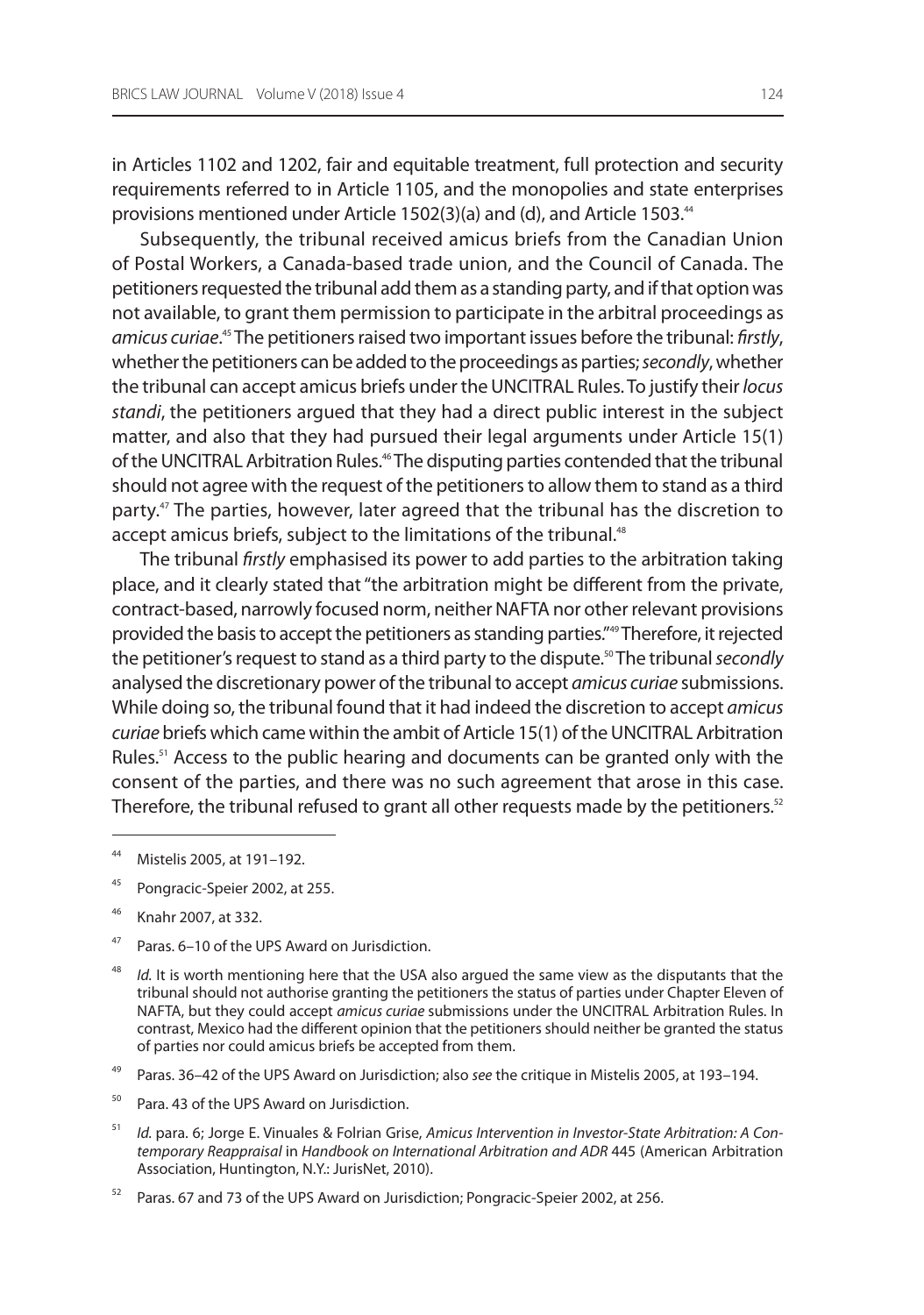## **2.4. Analysis**

Both the Methanex tribunal and the UPS tribunal held that they had no power to add third parties to the arbitration proceedings. however, they acknowledged the importance of public concern and supported the participation of third parties as amicus curiae. The Methanex tribunal firmly upheld the need for transparency in Chapter Eleven arbitration proceedings. It is, however, important to note that both of the tribunals failed to address how their powers were to be exercised while dealing with amicus curiae submissions. Following the Methanex and UPS awards, the FTC issued a clarification statement in 2003 which facilitated the participation of nondisputing parties in NAFTA arbitrations.<sup>53</sup>

### **3. Transparency Provisions in the ICSID Framework**

The main objective of the iCsiD Convention is to promote international cooperation for economic development and to establish a better arbitral forum to settle disputes arising in connection with foreign investment. The Convention also laid down detailed procedures, rules and institutional support to conduct arbitral proceedings.<sup>54</sup> The ICSID Arbitration Rules are regularly used as a procedural tool in most of the investor-state arbitral proceedings. however, the practice of the iCsiD tribunals on amicus submissions has developed in a direction similar to that of the NAFTA tribunals. Therefore, it is important to discuss the evolution and development of arbitral jurisprudence on transparency and public participation in arbitration proceedings administered under the ICSID Convention and ICSID Additional Facility Rules. In this regard, the following subsections discuss the relevant iCsiD provisions governing transparency, and examine the iCsiD tribunal's approach on transparency, with the help of celebrated cases.

#### **3.1. Rules on Access to Documents**

The iCsiD Centre publishes the award only with the consent of the parties, as required under Article 48(5) of the Convention.<sup>55</sup> The text of the award is available on the iCsiD website and it can also be published in the ICSID Review – Foreign Investment Law Journal provided that the parties to the dispute have consented.<sup>56</sup> In any case, the Centre makes available the excerpts of the legal reasoning of the tribunal in its publications. it is also suggested that if one party refuses the publication of the award, the other

Also see VanDuzer 2007, at 710–712.

<sup>&</sup>lt;sup>54</sup> Christoph H. Schreuer, The ICSID Convention: A Commentary 823 (Cambridge: Cambridge University Press, 2009).

<sup>&</sup>lt;sup>55</sup> Also see Table 1 of this paper for a comparison of the ICSID framework and the UNCITRAL Arbitration Rules.

Art. 53 of the ICSID Additional Facility Rules; also see the discussion in Peter Malanczuk, Confidentiality and Third-Party Participation in Arbitration Proceedings under Bilateral Investment Treaties, 1(2) Contemporary asia arbitration Journal 183, 192 (2008); see generally giuseppe Bianco, Article 2. Publication of Information at the Commencement of Arbitral Proceedings in Transparency in International Investment Arbitration: A Guide to the UNCITRAL Rules on Transparency in Treaty-Based Investor-State Arbitration 80 (D. Euler et al. (eds.), Cambridge: Cambridge University Press, 2015).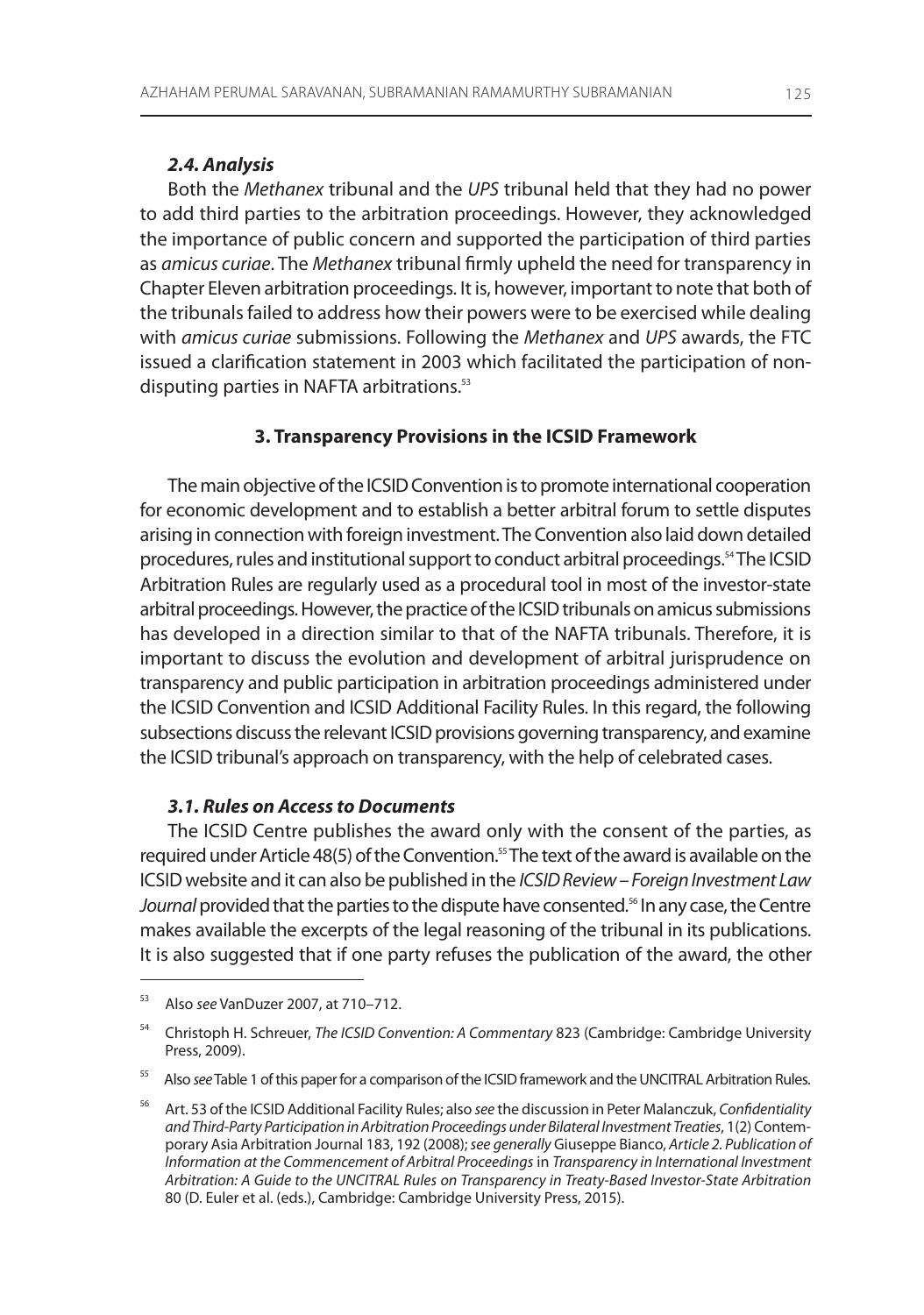party may submit the award for publication in other international legal sources, such as International Legal Materials, ICSID Reports or *Journal du Droit International.*<sup>57</sup> The Centre has to treat all other decisions of the tribunal, including preliminary decisions, procedural orders, or recommendations of provisional measures, in the same manner as if they were final awards.<sup>58</sup>

## **3.2. Amendment to the ICSID Arbitration Rules, 2006**

The iCsiD secretariat published a discussion paper in 2004 that called for greater transparency in the ICSID arbitral system.<sup>59</sup> The discussion paper suggested that member states amend the ICSID Arbitration Rules, which would ameliorate the active participation of non-disputing parties in the iCsiD arbitral system. Based on the recommendations of the ICSID Secretariat, Rules 32(2), 37(2) and 48(4) of the ICSID Arbitration Rules were amended in 2006.<sup>60</sup>

Firstly, paragraph 2 of Rule 32 was amended with respect to amicus curiae submissions; the mandatory requirement of consent was removed, and the amended Rule provides that

unless either party objects, the Tribunal, after consultation with the Secretary-General, may allow other persons, besides the parties, their agents, counsel and advocates, witnesses and experts during their testimony, and officers of the Tribunal, to attend or observe all or part of the hearings, subject to appropriate logistical arrangements. The Tribunal shall for such cases establish procedures for the protection of proprietary or privileged information.<sup>61</sup>

Secondly, paragraph 2 of Rule 37 was amended by adding the title Submissions of Non-Disputing Parties.<sup>62</sup> The revised Rule states that

 $57$  The ICSID Secretariat incorporated this provision in Art. 48(4) through an amendment in 2006; see generally malanczuk 2008, at 193.

<sup>&</sup>lt;sup>58</sup> Federico Ortino, Transparency of Investment Awards – External and Internal Dimensions in Transparency in International Trade and Investment Dispute Settlement 119, 121 (J. Nakagawa (ed.), London: Routledge, 2013); also see schreuer 2009, at 82.

<sup>&</sup>lt;sup>59</sup> See the discussion in the World Bank, Working Paper of the ICSID Secretariat, Suggested Changes to the ICSID Rules and Regulations, 12 May 2005 (Nov. 1, 2018), available at http://www.worldbank.org/ icsid/052405-sgmanual.pdf; Amanda L. Norris & Katina E. Metzidakis, Public Protests, Private Contracts: Confidentiality in ICSID Arbitration and the Cochabamba Water War, 15 Harvard Negotiation Law Review 31, 72 (2010).

 $60$  The ICSID Additional Facility Rules, 10 April 2006 (Nov. 1, 2018), available at https://icsid.worldbank. org/en/Documents/icsiddocs/aFr\_english-final.pdf.

<sup>61</sup> Richard Happ, ICSID Rules in Institutional Arbitration: Article-by-Article Commentary 963 (R.A. Schütze (ed.), münchen: C.h. Beck, 2013).

 $1/16$ . at 969.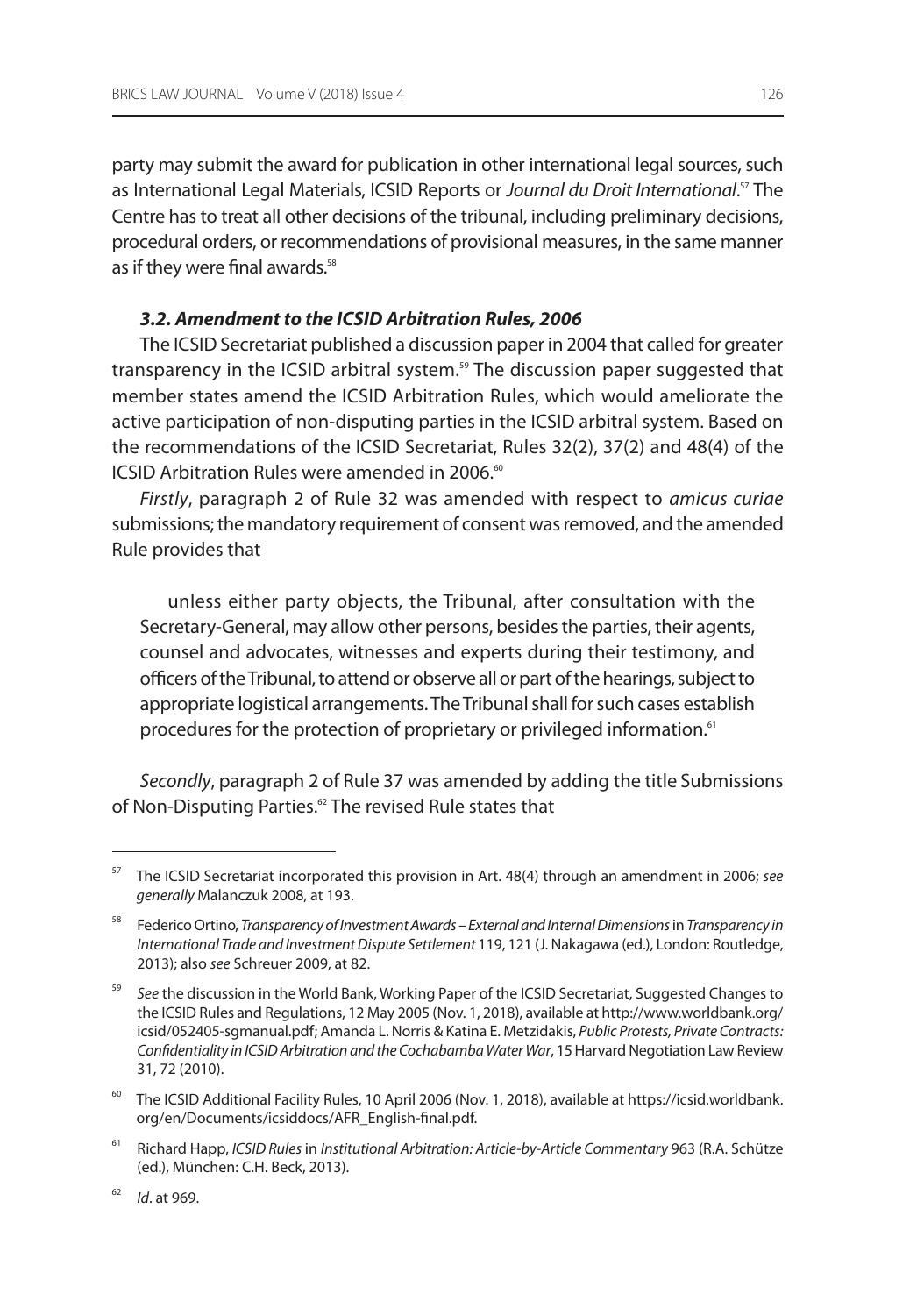after consulting both parties, the Tribunal may allow a person or entity that is not a party to the dispute to file a written submission with the Tribunal regarding a matter within the scope of the dispute.<sup>63</sup>

The tribunal shall consider three requirements to determine whether to accept or reject the submissions from non-disputing parties, which was adopted in the Aguas Argentinas case: $64$  (a) the submissions would assist the tribunal in the determination of a factual or legal issue, and it would also bring a new perspective or insight which should be different from that of the disputing parties;  $(b)$  the subject matter of submissions should fall within the scope of the dispute; (c) the non-disputing parties should have a significant interest in the proceeding.

Thirdly, Rule 48(4) was amended to require the prompt publication of excerpts of the legal reasoning of the tribunal. Together, these changes heralded the transparency in the iCsiD process.

## **3.3. The ICSID's Approach on Transparency**

It is interesting to note that the ICSID was quite reserved in its approach on transparency, even after the amendment. also, there have been several instances after the amendment where non-disputing parties have submitted their briefs, and only a few of them have resulted in awards. Thus it is necessary to discuss the most seminal cases in this regard.

## 3.3.1. Aguas Del Tunari v. Republic of Bolivia<sup>65</sup>

at the request of the World Bank, Bolivia had decided to privatise the water services in Cochabamba, its third largest city. Owing to severe corruption and several other issues, the Bolivian government could no longer afford to make the necessary improvements to supply quality water to the general public.<sup>66</sup> As a result, a concession agreement was finalised between the Bolivian government and aguas del Tunari ("adT"), a Bolivian company, on 2 september 1999 for a period of forty years. according to the agreement, adT had to supply a certain volume of good quality water to Cochabamba city and in exchange would receive a 16 per cent return on its investment. The returns would

 $63$  Eric De Brabandere, Investment Treaty Arbitration as Public International Law 169 (Cambridge: Cambridge University Press, 2014); see generally Christian Schliemann, Requirements for Amicus Curiae Participation in International Investment Arbitration: A Deconstruction of the Procedural Wall Erected in Joint ICSID Cases ARB/10/25 and ARB/10/15, 12(3) The law & Practice of international Courts and Tribunals 365, 370 (2013).

<sup>&</sup>lt;sup>64</sup> Schreuer 2009, at 704; Happ 2013, at 969; A. Saravanan & S.R. Subramanian, The Participation of Amicus Curiae in Investment Treaty Arbitration, 5(4) Journal of Civil and legal sciences 1, 6 (2016).

<sup>&</sup>lt;sup>65</sup> Aguas del Tunari, S.A. v. Republic of Bolivia, ICSID Case No. ARB/02/3, Decision on Respondent's Objections to Jurisdiction, 21 October 2005 (hereinafter AdT decision on objection).

<sup>&</sup>lt;sup>66</sup> Norris & Metzidakis 2010, at 35.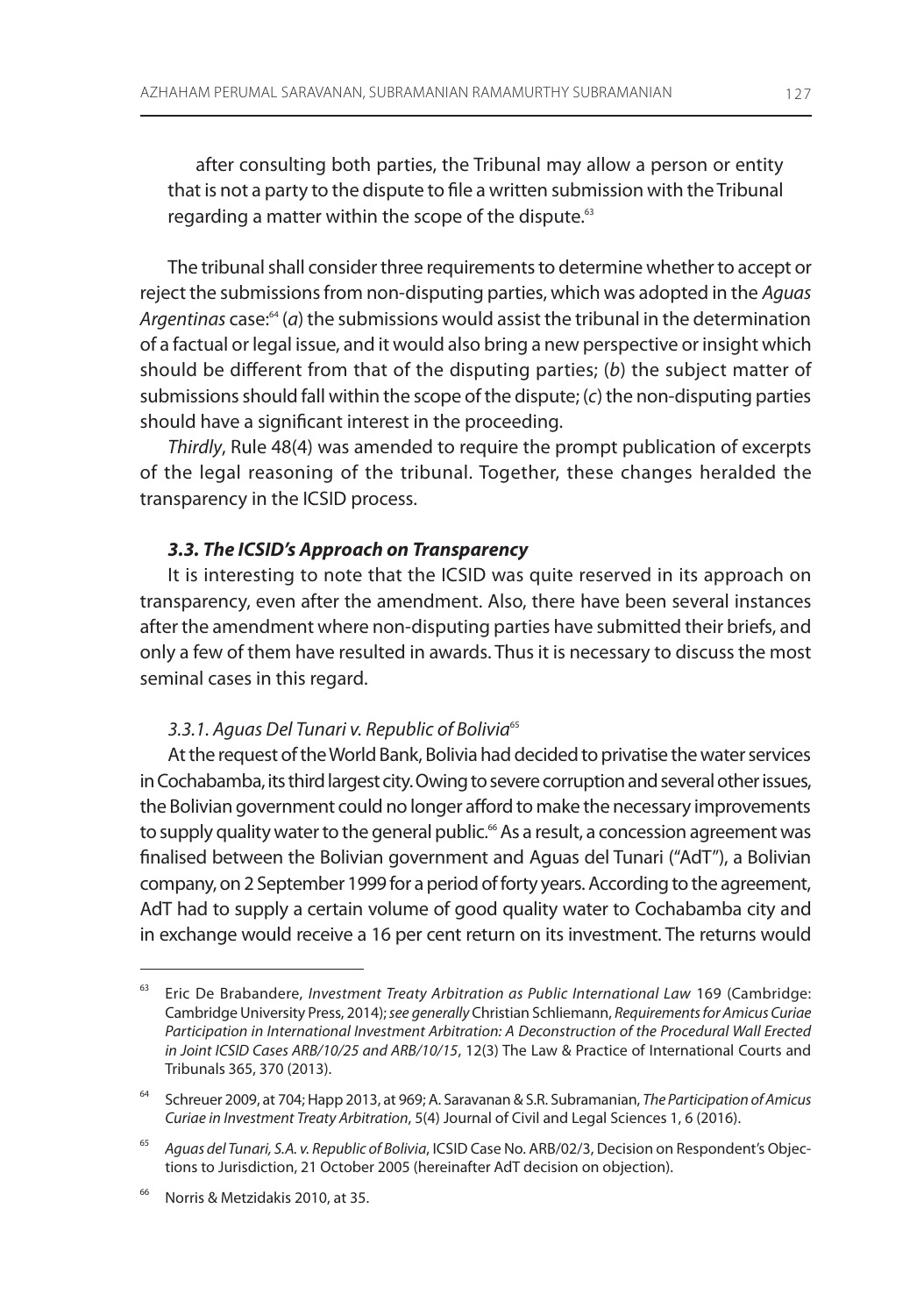subsequently be increased each year depending on the U.S. Consumer Price Index. It was later discovered that the majority of the shareholders in AdT were associated with Bechtel, a U.S.-based construction company. The terms of the contract had not been disclosed to the public.<sup>67</sup>

The lack of transparency in the agreement led to widespread protests in all parts of Cochabamba city. after five months of continuous agitation, Bechtel left Bolivia and the government rescinded the contract.<sup>68</sup> The aggrieved party, Aguas del Tunari requested the iCsiD Centre to proceed with arbitration with Bolivia for breach of contract. The claimant sought \$50 million to recover losses and damages for the loss of profits.<sup>69</sup> The tribunal was constituted in July 2002, and it finally accepted jurisdiction in pursuance of Bolivia and Netherlands BIT.<sup>70</sup> In August 2002, the tribunal received requests from four  $NGOs<sup>71</sup>$  to participate in the arbitral proceedings as amicus curiae. On behalf of these NGOs, Earth Justice filed a petition before the tribunal to grant them standing as parties to the dispute, and if this were denied, to allow them to participate in the arbitral proceedings as *amicus curiae*.<sup>72</sup> The petitioners also sought to attend the hearings, make an oral presentation during the hearings, and have access to all documents, which included written submissions, claims and the defences of the parties.<sup>73</sup> The petitioners argued that each of them had a direct interest in the subject matter of the dispute.<sup>74</sup> The petitioners also contended that their involvement in the proceedings would enhance the level of transparency.<sup>75</sup>

The tribunal rejected the petitioners' requests in their entirety, for three reasons. Firstly, the claims were made "beyond the power or the authority of the tribunal to grant,"<sup>76</sup> because

<sup>68</sup> Rene Uruena, No Citizens Here: Global Subjects and Participation in International Law 189 (Leiden: Martinus Nijhoff, 2012).

- Also see the AdT decision on objection 2005.
- $71$  The Coalition for the Defense of Water and Life (Coordinadora), the Cochabamba Federation of Irrigators' Organizations, Friends of the Earth-Netherlands and SEMAPA Sur.
- $72$  Uruena 2012, at 190.

73 Id.

- Knahr 2007, at 338.
- $75$  Para. 16 of the AdT decision on objection 2005.
- $76$  The AdT decision on objection 2005, at the Order-Appendix III; Moshe Hirsch, Investment Tribunals and Human Rights Treaties: A Sociological Perspective in Investment Law Within International Law: Integrationist Perspectives 85, 98 (F. Baetens (ed.), Cambridge: Cambridge University Press, 2013).

Krista Nadakavukaren Schefer, International Investment Law: Text, Cases and Materials 135 (Cheltenham: Edward Elgar, 2013); Stephan Wilske & Willa Obel, The "Corruption Objection" to Jurisdiction in Investment Arbitration: Does It Really Protect the Poor? in Poverty and the International Economic Legal System: Duties to the World's Poor 177 (K. Nadakavukaren Schefer (ed.), Cambridge: Cambridge University Press, 2013).

 $69$  Pierre Thielborger, The Right(s) to Water: The Multi-Level Governance of a Unique Human Right 159 (Berlin: springer, 2014); schefer 2013, at 137.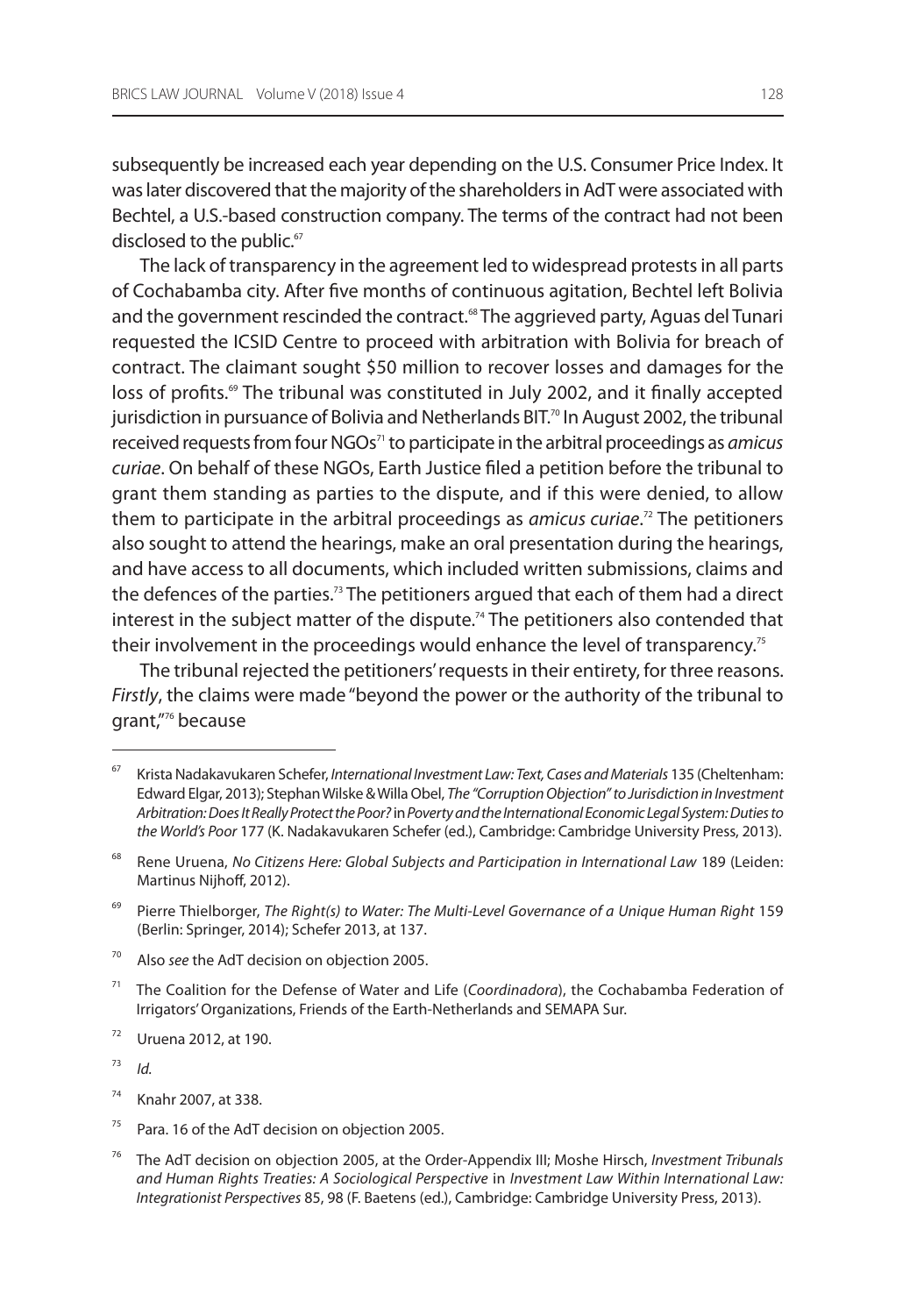the interplay between the two treaties involved (iCsiD and BiT) and the consensual nature of arbitration places the control of the issues [sought to be raised] with the parties, not the Tribunal. $77$ 

Secondly, there was no consent from the parties to grant amicus curiae status to the petitioners. Therefore, the tribunal decided that petitioners' requests cannot be granted<sup>78</sup> and stated that at this stage there was no need to seek any assistance from the petitioners.<sup>79</sup> The tribunal relied on the provisions of the treaties, observing that

there is no less our duty to follow the structure and requirements of the instruments that control this case.<sup>80</sup>

This case gained significant importance on transparency requirements in investment arbitration, which was reflected in the Suez-Vivendi and Suez-InterAguas cases.

## 3.3.2. Aguas Argentinas et al. v. Argentine Republic ("Suez-Vivendi")<sup>81</sup>

subsequent to the privatisation of public water service to the claimant, certain restrictive measures were brought about due to the severe economic and financial crisis faced by Argentina.<sup>82</sup> Confrontations between the parties led to an arbitration claim instituted under BiTs signed by argentina with France, spain and the uK. The arbitration claims were based on the concessions given to spanish, French and British shareholders to operate water and sewage facilities in Buenos Aires. In this regard, five NGOs<sup>83</sup> submitted *amicus curiae* petitions before the tribunal in order to protect the interests of consumers and the human rights of citizens. Their requests included permission to submit amicus briefs, access the court hearings, present their legal arguments and access case materials.<sup>84</sup>

- <sup>78</sup> AdT decision on objection 2005.
- <sup>79</sup> Knahr 2007, at 338.

Communication Between the President of the Tribunal, David D. Caron, and the Director of Earth Justice, J. martin, dated 29 January 2003; schreuer 2009, at 705; uruena 2012, at 191.

<sup>&</sup>lt;sup>80</sup> AdT decision on objection 2005; see, e.g., the views expressed in Nigel Blackaby & Caroline Richard, Amicus Curiae: A Panacea for Legitimacy in Investment Arbitration? in The Backlash Against Investment Arbitration: Perceptions and Reality 262 (m. Waibel (ed.), london: Kluwer law international, 2010).

<sup>81</sup> Aguas Argentinas S.A., Suez, Sociedad General de Aguas de Barcelona S.A. and Vivendi Universal S.A. v. The Argentine Republic, ICSID Case No. ARB/03/19, Order in Response to a Petition for Transparency and Participation as Amicus curiae, 19 May 2005 (hereinafter Suez/Vivendi amicus order).

<sup>82</sup> Blackaby & Richard 2010, at 262.

<sup>83</sup> Asociaciуn Civil por la Igualdad y la Justicia (ACIJ), Centro de Estudios Legales y Sociales (CELS), Center for International Environmental Law (CIEL), Consumidores Libres Cooperativa Ltda. de Provisiуn de Servicios de Acciуn Comunitaria, and Uniуn de Usuarios y Consumidores.

<sup>84</sup> ishikawa 2010, at 383.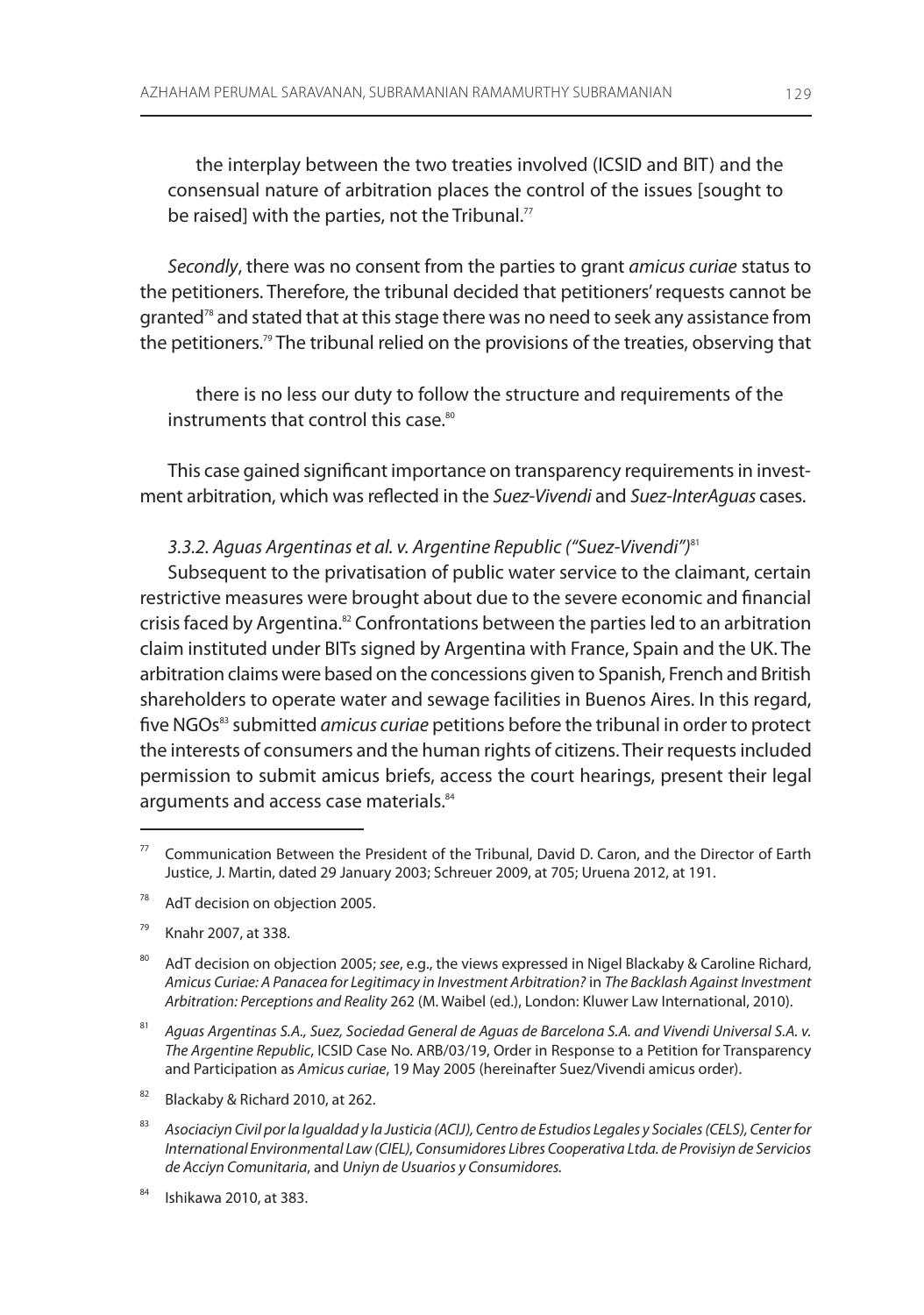initially, the tribunal had to address whether amicus requests were in pursuance of Rule 32(2) of the ICSID Arbitration Rules.<sup>85</sup> It is interesting to note that while the respondent approved the petition, the claimant rejected it in its entirety.<sup>86</sup> The tribunal found it difficult to assess its power under Article 44 of the ICSID Convention, as there were no explicit provisions either in the iCsiD Convention or in the iCsiD arbitration Rules at that time on *amicus curiae* briefs. The tribunal further observed that the decision on acceptance of amicus curiae submissions depends on the justification of a three-criteria approach:

i) The appropriateness of the subject matter of the case;

ii) The suitability of a non-party to act as *amicus curiae* in the case, and

iii) The procedure in which the submission has been made (to protect the substantive and procedural rights of the disputing parties).<sup>87</sup>

With respect to the *first* criteria, the public interest in the case would justify the acceptance of amicus submissions from the petitioners.<sup>88</sup> The tribunal further observed that amicus submissions would increase the transparency and legitimacy of the international arbitral process when they involve states and matters of public interest.<sup>89</sup> The tribunal was also satisfied with the second criteria and found that the petitioners do possess "the expertise, experience and independence to be of assistance in the case."<sup>90</sup> Similarly, the tribunal noted in respect of the third criteria that the acceptance of amicus submissions, in this case, is part of the "procedural question [and] does not affect the substantive rights of the parties."91 Thus, the tribunal finally accepted the amicus curiae submissions and confirmed that the dispute raised public interest concern.<sup>92</sup> However, the tribunal allowed the petitioners to attend the court hearings, make oral arguments and have access to documents only if the parties reached the required consensus under Rule 32(2) of the ICSID Arbitration Rules. Since no such agreement was made, the tribunal rejected all other requests of the petitioners.<sup>93</sup>

- <sup>88</sup> Paras. 19 and 20 of the Suez/Vivendi amicus order.
- <sup>89</sup> Paras. 19–22 of the Suez/Vivendi amicus order; also see in Yusuf Caliskan, Dispute Settlement in International Investment Law in Implementing International Economic Law: Through Dispute Settlement Mechanisms 148 (Y. Aksar (ed.), Leiden; Boston: Martinus Nijhoff, 2011); VanDuzer 2007, at 718.
- <sup>90</sup> Para. 24 of the Suez/Vivendi amicus order; also see Vinuales & Grise 2010, at 455–456.
- 91 Para. 14 of the Suez/Vivendi amicus order.
- $92$  VanDuzer 2007, at 718.

<sup>85</sup> Knahr 2007, at 334.

<sup>&</sup>lt;sup>86</sup> Para. 3 of the Suez/Vivendi amicus order.

<sup>&</sup>lt;sup>87</sup> Para. 17 of the Suez/Vivendi amicus order; Schreuer 2009, at 705.

Paras. 6–7 of the Suez/Vivendi amicus order; Saravanan & Subramanian 2016, at 5.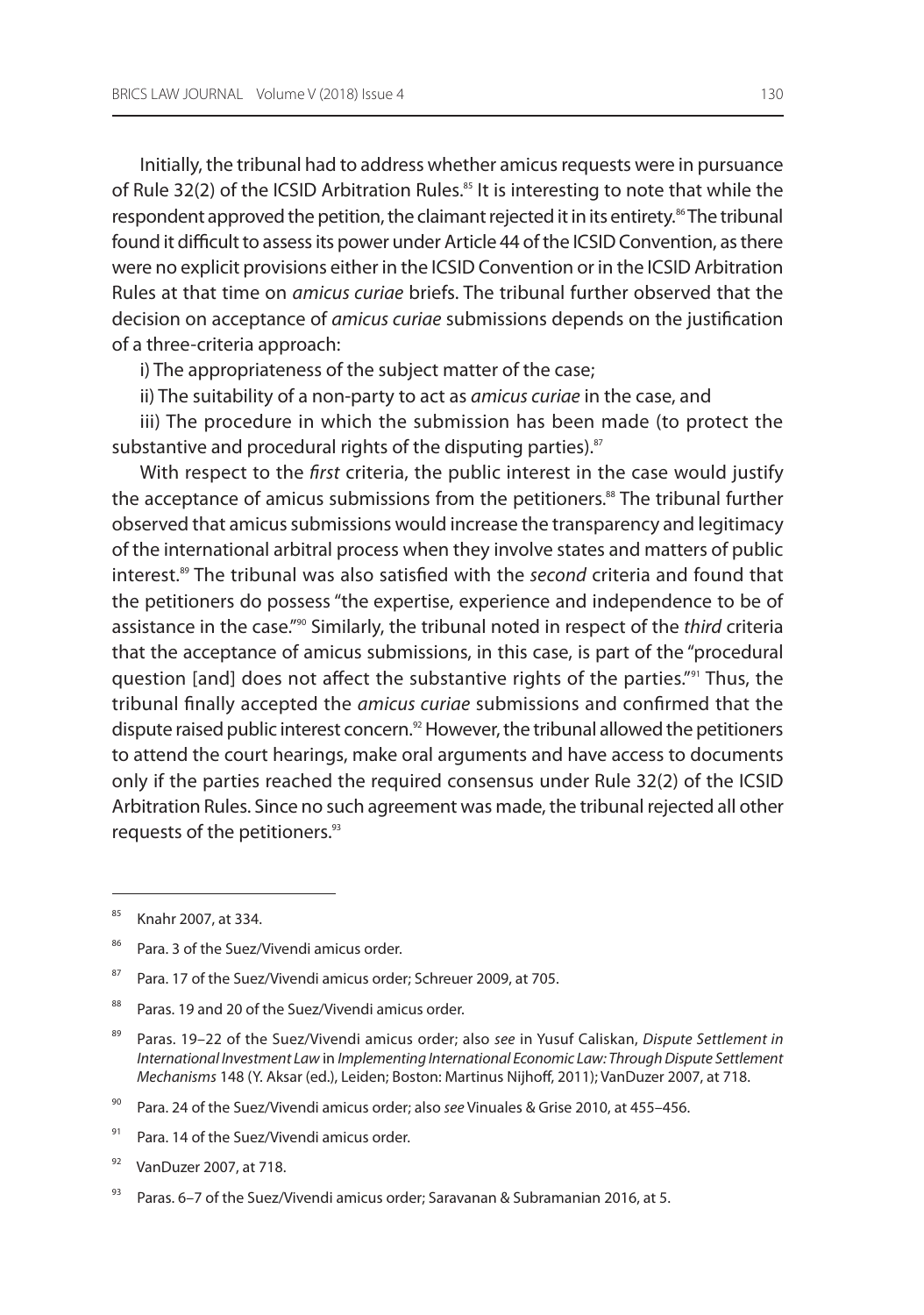## 3.3.3. Aguas Provinciales et al. v. Argentine Republic ("Suez-InterAguas")<sup>94</sup>

The background of the case is similar to that of the Suez-Vivendi case. It is interesting to note that the tribunal was comprised of the same arbitrators appointed for the Suez-Vivendi case.<sup>95</sup> During the proceedings, three individuals along with a Mexico-based NGO<sup>96</sup> requested the tribunal to accept and grant them *amicus curiae* status. The tribunal invoked the three-criteria approach adopted in the Suez-Vivendi case. in this case, the dispute was related to the distribution of water and sewerage systems in a metropolitan city and generally considered more appropriate for admitting amicus briefs.<sup>97</sup> In order to assess the suitability of the petitioners, the tribunal critically examined their expertise, their interests and their independence in this case.<sup>98</sup> After careful examination, the tribunal concluded that the petitioners had failed to provide sufficient information on how they met the qualities required of *amicus curiae*. Accordingly, the tribunal refused to grant permission to the petitioners to make amicus submissions.<sup>99</sup>

The ICSID Arbitration Rules did not expressly address the question on the acceptance of amicus curiae submissions in arbitral proceedings until 2006. Aguas Argentinas was the first ICSID arbitration to accept amicus curiae briefs, which eventually led to an amendment of the ICSID Arbitration Rules in 2006. The revised Rules expressly authorise the tribunal to grant access to amicus briefs.

### **4. Transparency Provisions of the UNCITRAL Arbitration Rules**

The United Nations Commission on International Trade Law (UNCITRAL) Arbitration Rules, 1976 provide a detailed and comprehensive framework within which to conduct arbitration proceedings that is widely used in *ad hoc* arbitrations, including in NAFTA Chapter Eleven arbitrations. The 1976 Rules were revised in 2010<sup>100</sup> in order to reflect modern arbitration practices and to "enhance the efficiency of

- $97$  Paras. 18–19 of the Suez/InterAquas amicus order.
- 98 Id. paras. 30–32.

<sup>94</sup> Suez, Sociedad General de Aguas de Barcelona S.A., and InterAguas Servicios Integrales del Agua S.A. v. The Argentine Republic, ICSID Case No. ARB/03/17, Order in Response to a Petition for Participation as Amicus curiae, 17 March 2006 (hereinafter Suez/InterAquas amicus order).

<sup>95</sup> Knahr 2007, at 339.

<sup>96</sup> Fundacion para el Desarrollo sustentable (aC sustainable development Foundation) & Professor Ricardo Ignacio Beltramino, Dr Ana Maria Herren, and Dr Omar Dario Heffes.

<sup>&</sup>lt;sup>99</sup> Para. 34 of the Suez/InterAguas amicus order; see the critique in Tomoko Ishikawa, NGO Participation in Investment Treaty Arbitration, Connected Accountabilities in Environmental Justice & Global Citizenship 101, 107 (S. Vemuri (ed.), Oxford: Inter-Disciplinary Press, 2009); see generally Chiara Ragni, Role of Amicus Curiae in Investment Disputes: Striking a Balance Between Confidentiality and Broader Policy Considerations in Foreign Investment, International Law and Common Concerns 86, 90 (T. Treves et al. (eds.), New York: Routledge, 2014).

The UNCITRAL Arbitration Rules (2010), 49 I.L.M. 1640.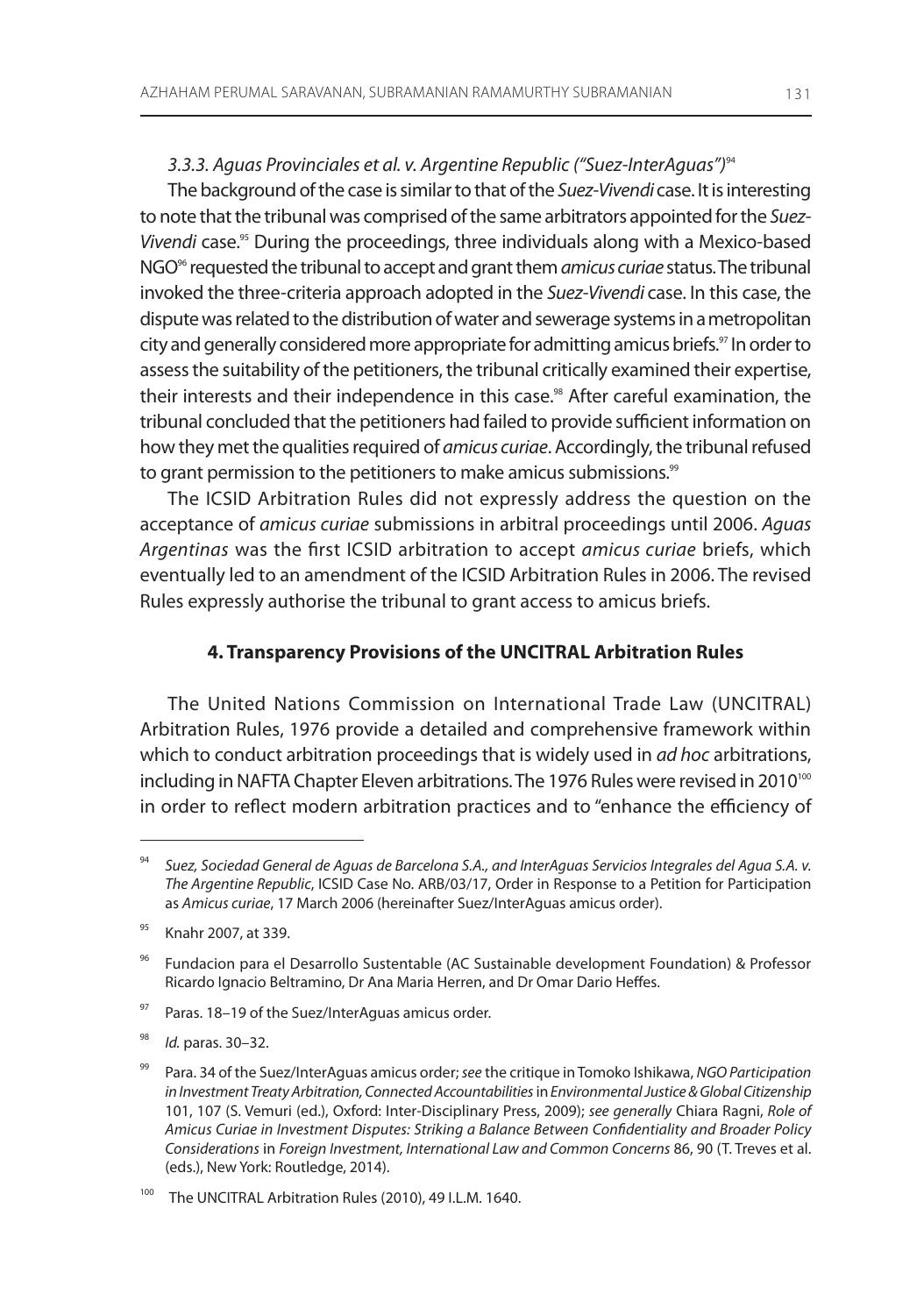arbitration." it is important to note that the Commission has initiated several measures to promote transparency in investor-state dispute settlement, such as the adoption of the UNCITRAL Rules on Transparency, 2013<sup>101</sup> and the Mauritius Convention in 2014,<sup>102</sup> the latter being to ensure the effective application of the 2013 Rules. This section elaborates the transparency provisions enshrined in these rules.

## **4.1. The UNCITRAL Arbitration Rules, 1976 and Amended Rules, 2010**

The 1976 Rules, in their original form, employ the most restrictive approach on aspects of transparency, and under the Rules transparency is said to be an exception rather than a rule.<sup>103</sup> For instance, Article 25(4) provides that "hearings [are] to be held in camera unless the parties agree otherwise." similarly, article 32(5) states that "the award can be made public only with the consent of the parties." it is interesting to note that the 1976 Rules previously did not contain any express provisions to grant access to documents and court hearings. it was a matter of discretion of the disputing parties, and the tribunals have rarely discussed this issue during proceedings.<sup>104</sup>

The United Nations General Assembly made a number of amendments to the UNCITRAL Arbitration Rules in 2010 in order to update their content in respect of transparency. The revised Rules discussed only a few aspects of transparency. For instance, the tribunal had the power to restrict the opportunity to participate in open hearings unless both the disputing parties consented to it.<sup>105</sup> Similarly, it was stipulated that no award could be published without the agreement of the parties.<sup>106</sup> In matters of transparency and public participation, the UNCITRAL Arbitration Rules lagged behind other legal instruments such as NAFTA and ICSID Arbitration Rules until the adoption of the UNCITRAL Rules on Transparency, 2013.

## **4.2. The UNCITRAL Rules on Transparency, 2013**

The U.N. General Assembly formally adopted the Rules on Transparency on 10 December 2013,<sup>107</sup> and they came into force on 1 April 2014.<sup>108</sup> These Rules serve as a tool

<sup>105</sup> Art. 28(3) of the UNCITRAL Arbitration Rules (2010).

<sup>108</sup> levander 2014, at 523–524.

<sup>&</sup>lt;sup>101</sup> The UNCITRAL Rules on Transparency (2013), G.A. Res. 69/116, U.N. Doc. A/RES/69/116.

<sup>&</sup>lt;sup>102</sup> United Nations Convention on Transparency in Treaty-based Investor-State Arbitration, G.A. Res. 69/116 (entered into force 18 october 2017).

<sup>&</sup>lt;sup>103</sup> Samuel Levander, Resolving "Dynamic Interpretation": An Empirical Analysis of the UNCITRAL Rules on Transparency, 52(2) Columbia Journal of Transnational law 506, 516 (2014); also see Table 1 of this paper for a detailed comparison of the ICSID framework and the UNCITRAL Arbitration Rules.

<sup>&</sup>lt;sup>104</sup> Also see Neale Bergman, Transparency of the Proceedings and Third Party Participation in Litigating International Investment Disputes: A Practitioner's Guide 402 (C. giorgetti (ed.), leiden; Boston: martinus Nijhoff, 2014); Knahr & Reinisch 2007, at 99.

<sup>106</sup> Id. art. 34(5); also see levander 2014, at 517.

<sup>&</sup>lt;sup>107</sup> The UNCITRAL Rules on Transparency (2013), supra note 101.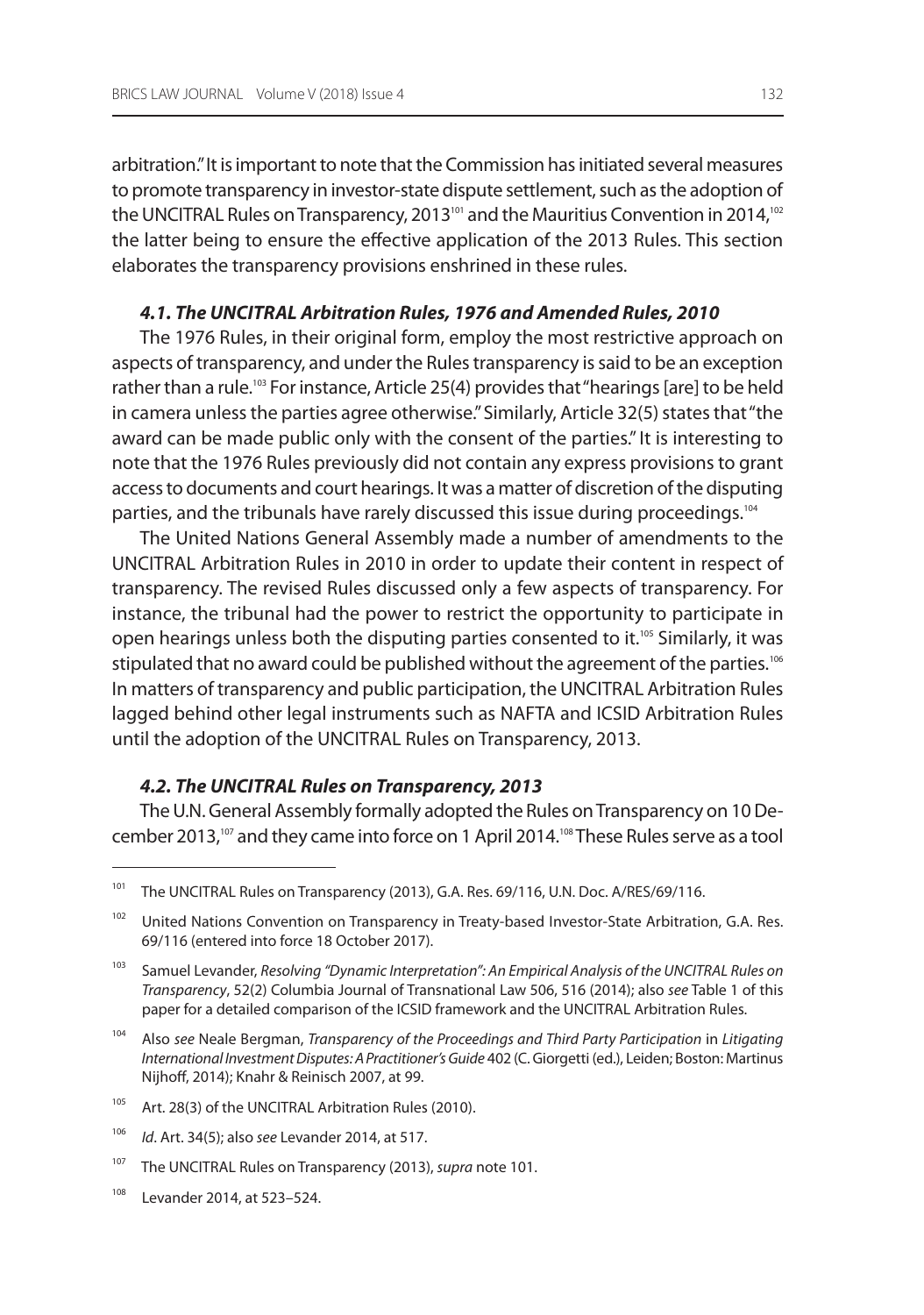to enhance transparency by allowing the submission of amicus briefs and providing access to the information submitted to the tribunal.<sup>109</sup> The 2013 Rules automatically apply to all the BITs concluded between the member states on or after 1 April 2014, unless the parties have expressly "opted out" of the treaty.<sup>110</sup>

Article 3 of the 2013 Rules empowers the tribunal to publish three categories of documents, subject to certain exceptions mentioned in Article 7.<sup>111</sup> Article 3 provides that the documents described in the first category should be mandatorily and automatically disclosed, which includes notice of arbitration, response to the notice of arbitration, statement of claim, statement of defence, written submissions by the disputing parties, transcripts of hearings, orders, decisions and arbitral awards.112 The documents mentioned in the second category may not be automatically disclosed, but upon the request of any person to the arbitral tribunal, they may be disclosed. This category includes witness statements and expert reports.<sup>113</sup> On the other hand, any other documents that do not fall under the first or second categories are classified as the third category, which may be ordered to be disclosed at the discretion of the tribunal after consultation with the parties.<sup>114</sup>

Article 6 of the 2013 Rules adopted a default rule that all hearings shall be made public, and the arbitrators have the discretion to conduct hearings in camera only in certain exceptional cases provided in Article 7, such as to protect confidential information or to maintain the integrity of the arbitral process.<sup>115</sup> The arbitral tribunal shall make necessary logistical arrangements to facilitate public access to hearings.<sup>116</sup> Article 7(2) provides an exhaustive list of confidential or protected information which will give rise to the exception for transparency. This list includes confidential business information, protected information under the treaty, protected information under

<sup>&</sup>lt;sup>109</sup> Markus Gehring & Dimitrij Euler, Public Interest in Investment Arbitration in Transparency in International Investment Arbitration, supra note 56, at 27; see, e.g., the views expressed in Gabriele Ruscalla, Transparency in International Arbitration: Any (Concrete) Need to Codify the Standard?, 3(1) groningen Journal of International Law 1, 19 (2015).

 $110$  Art. 1(4) of the UNCITRAL Rules on Transparency dealt with the scope of application.

 $111$  Bianco 2015, at 91.

<sup>&</sup>lt;sup>112</sup> Art. 3(1) of the UNCITRAL Rules on Transparency; Chazournes & Baruti 2015, at 69.

<sup>&</sup>lt;sup>113</sup> Art. 3(2) of the UNCITRAL Rules on Transparency; also see N. Jansen Calamita & Ewa Zelazna, The Changing Landscape of Transparency in Investor-State Arbitration: The UNCITRAL Transparency Rules and Mauritius Convention in Austrian Yearbook on International Arbitration 271, 288 (C. Klausegger et al. (eds.), Wien: manz, 2016).

<sup>&</sup>lt;sup>114</sup> Art. 3(3) of the UNCITRAL Rules on Transparency; also see Bergman 2014, at 391.

<sup>&</sup>lt;sup>115</sup> Art. 6(2) of the UNCITRAL Rules on Transparency; Levander 2014, at 523–527; Klint Alexander, Article 6: Hearings in Transparency in International Investment Arbitration, supra note 56, at 227.

<sup>&</sup>lt;sup>116</sup> Art. 6(3) of the UNCITRAL Rules on Transparency (2013); Chazournes & Baruti 2015, at 71; also see Fernando Dias simoes, A Guardian and A Friend? The European Commission's Participation in Investment Arbitration, 25(2) Michigan State International Law Review 233, 244 (2017).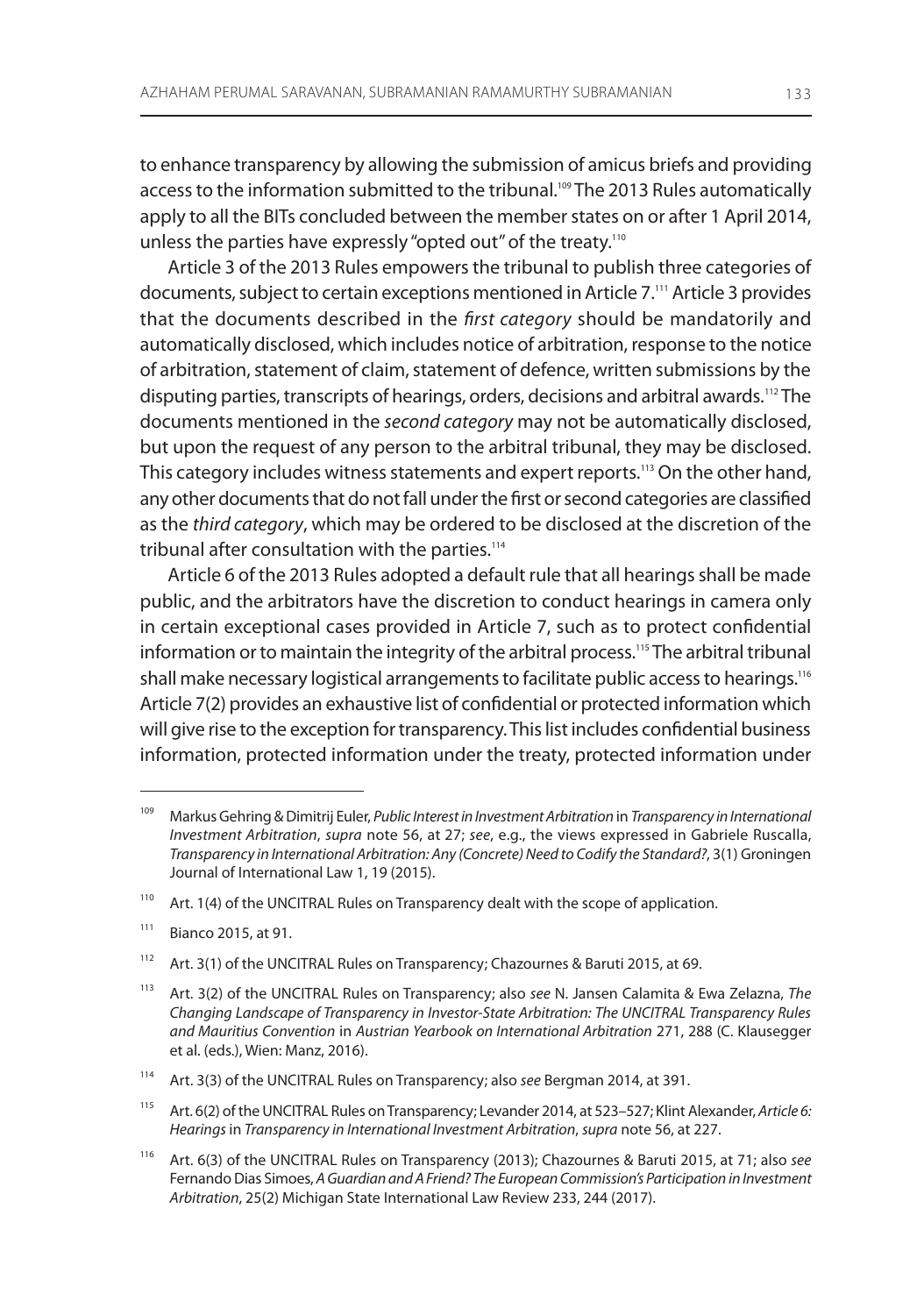the law of the respondent state, and any other protected information determined by the tribunal under any law which would impede law enforcement.<sup>117</sup>

# **4.3. The United Nations Convention on Transparency in Treaty-based Investor-State Arbitration, 2014 (the Mauritius Convention on Transparency)**

The Convention was adopted by the U.N. General Assembly on 10 December 2014, and it entered into force on 18 october 2017. The Convention together with the 2013 Rules on Transparency contributes to a fair and efficient settlement of investment disputes, to increased transparency and to promoting good governance. The Convention also supplements the existing international investment law instruments with respect to transparency-related obligations. article 2 is a key provision of the Convention. it determines when and how the rules on Transparency, 2013 shall apply to investor-state arbitration for the purposes of the Convention.<sup>118</sup> Paragraph 1 of article 2 stipulates the general rule of bilateral or multilateral application. it states that the 2013 Rules shall apply to any investor-state arbitration proceedings, whether or not administered under the UNCITRAL Arbitration Rules, in which the disputing parties have not made any reservations under article 3(1) of the Convention. Paragraph 2 of Article 2 refers to the unilateral offer of application of the Rules on Transparency only when the respondent state is a party to the Convention.<sup>119</sup>

### **4.4. Adoption of Transparency Principles in the U.S. and Indian Model BITs**

The changes brought about in the NAFTA Agreement influenced not only the ICSID framework and the UNCITRAL Arbitration Rules, but also several other bilateral investment treaties (BiTs) as well. This paper attempts to explain this by reference to the BITs of two countries, namely, the USA and India. The USA revised its model BiT in 2012, incorporating key reforms including an obligation for arbitral transparency enshrined in articles 11 and 29 and the provision for acceptance of amicus submissions in article 28. The new provisions incorporated general standards of transparency practices as adopted in the NAFTA and ICSID frameworks.<sup>120</sup> In particular, Article 29 requires the publication of all pleadings, memorials and briefs submitted by the disputing parties. it also requires public hearings, and the publication of the minutes or transcripts of the hearings of the tribunal, as well as all orders, awards and decisions of the tribunal. similarly, article 28(2) authorises

<sup>117</sup> Art. 7(2) of the UNCITRAL Rules on Transparency (2013); Thierry P. Augsburger, Article 7: Exceptions to Transparency in Transparency in International Investment Arbitration, supra note 56, at 265.

<sup>&</sup>lt;sup>118</sup> Also see Esme Shirlow, Dawn of a New Era? The UNCITRAL Rules and UN Convention on Transparency in Treaty-Based Investor-State Arbitration, 31(3) ICSID Review – Foreign Investment Law Journal 622, 623 (2016).

<sup>119</sup> See generally Jansen Calamita & Zelazna 2016, at 274–278.

<sup>&</sup>lt;sup>120</sup> Katia Fach Gomez, Rethinking the Role of Amicus Curiae in International Investment Arbitration: How to Draw the Line Favorably for the Public Interest, 35(2) Fordham international law Journal 510, 529 (2012).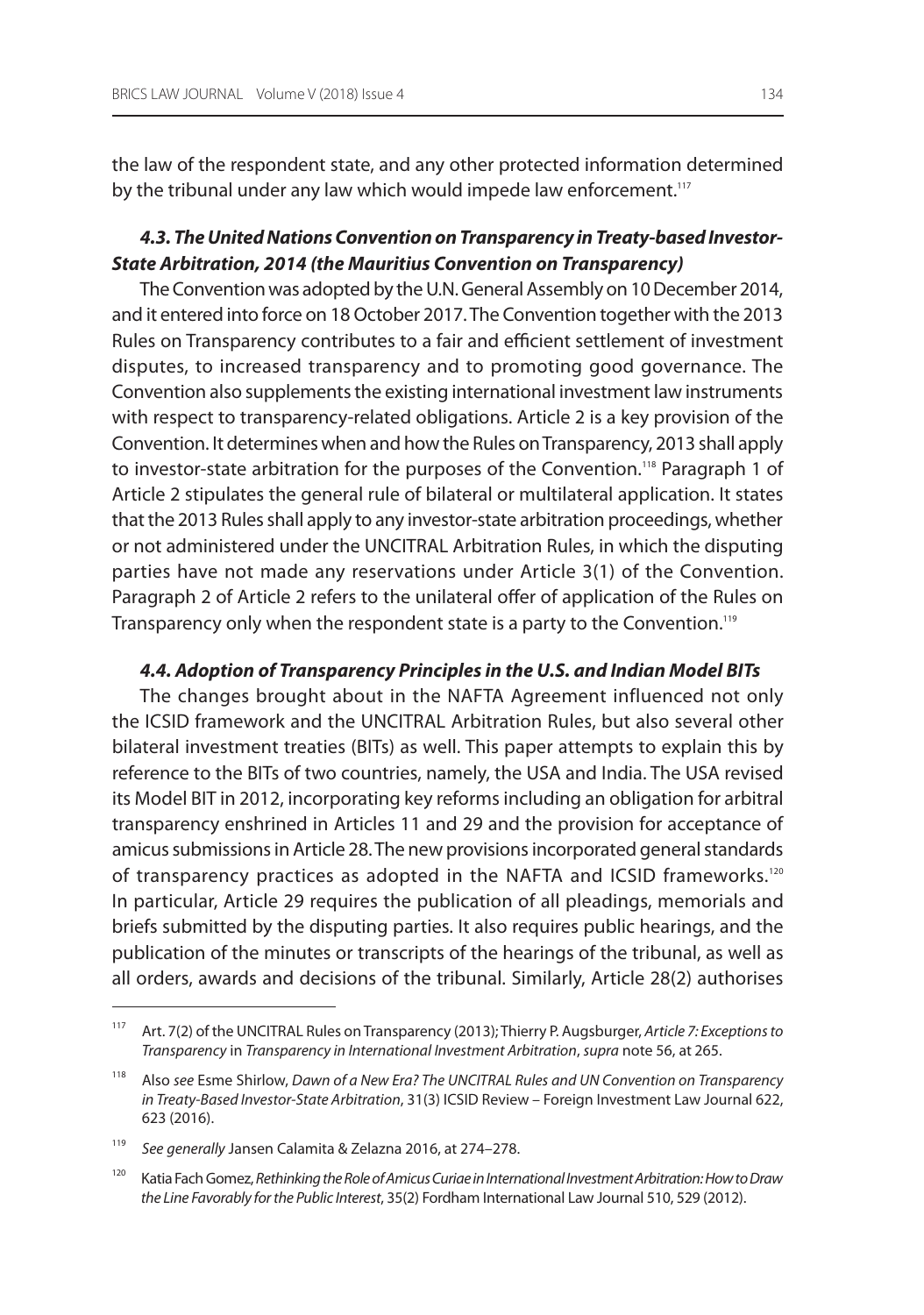the tribunal to accept oral or written submissions from non-disputing parties for the purpose of treaty interpretation, while article 28(3) empowers the tribunal to accept amicus curiae submissions from any person or entity.<sup>121</sup>

india has recently adopted a revised model BiT, as a reaction to the "White industries" award and a series of investment disputes initiated against india. The revised model BiT has a number of key proposals to improve the conduct of arbitral tribunals, including the obligations of transparency.<sup>122</sup> Article 22 authorises the defending party to make "certain documents" publicly available, subject to "redaction of confidential information." These documents include notice of the dispute, notice of arbitration, pleadings, written submissions on jurisdiction, and transcripts of hearings, decisions, orders and awards of the tribunal.<sup>123</sup> The 2015 Model BIT also expressly recognises oral and written submissions from a non-disputing party on matters of interpretation of the treaty.<sup>124</sup>

## **Conclusion and A Way Forward**

After analysing the relevant provisions and celebrated cases, we found that NAFTA Chapter eleven arbitrations have taken a leading role in the matters of transparency and the acceptance of amicus briefs. The reason for this could be its limited membership which may result in greater consensus among its member states. We also found that under the U.S. and Indian Model BITs transparency is a requirement, not an option. it is also significant to note that these legal instruments equally respect the confidentiality principle, which is considered the hallmark of arbitration. Two seminal cases, *Biwater Gauff<sup>125</sup>* and *Piero Foresti*, <sup>126</sup> have made a valuable contribution to the on-going debate on transparency versus confidentiality.

<sup>&</sup>lt;sup>121</sup> Greg Hicks, U.S. Model BIT Sets the Global Standard for ISDS Transparency, Center for Strategic and International Studies, 11 March 2015 (Nov. 1, 2018), available at https://www.csis.org/analysis/ us-model-bit-sets-global-standard-isds-transparency.

<sup>&</sup>lt;sup>122</sup> Prabhash Ranjan, As India's New Bilateral Investment Strategy Sputters out, the Secrecy and Opaqueness Must Go, The Wire, 1 May 2017 (Nov. 1, 2018), available at https://thewire.in/130524/bits-investmentstrategy-failure/.

<sup>&</sup>lt;sup>123</sup> The Model Text for the Indian Bilateral Investment Treaty (2015), Art. 22(1) (notified on 28 December 2015) (hereinafter Model BIT (2015)), also this provision is similar to Art. 6 of the UNCITRAL Rules on Transparency (2013).

<sup>&</sup>lt;sup>124</sup> Art. 22.4 of the Model BIT (2015); also see Kavaljit Singh, An Analysis of India's New Model Bilateral Investment Treaty in Rethinking Bilateral Investment Treaties: Critical Issues And Policy Choices 81, 96 (K. Singh & B. Ilge (eds.), Amsterdam; New Delhi: Both Ends, Madhyam & SOMO, 2016); also see A. Saravanan & S.R. Subramanian, Paradigmatic Shifts in Indian Bilateral Investment Treaties, The Indian Economist, 6 September 2016 (Nov. 1, 2018), available at https://qrius.com/indian-bilateralinvestment-treaties/.

<sup>125</sup> Biwater Gauff v. United Republic of Tanzania, ICSID Case No. ARB/05/22, 24 July 2008.

<sup>126</sup> Piero Foresti, Laura de Carli & Others v. The Republic of South Africa, ICSID Case No. ARB(AF)/07/01, 4 August 2010 (hereinafter Piero Foresti Award).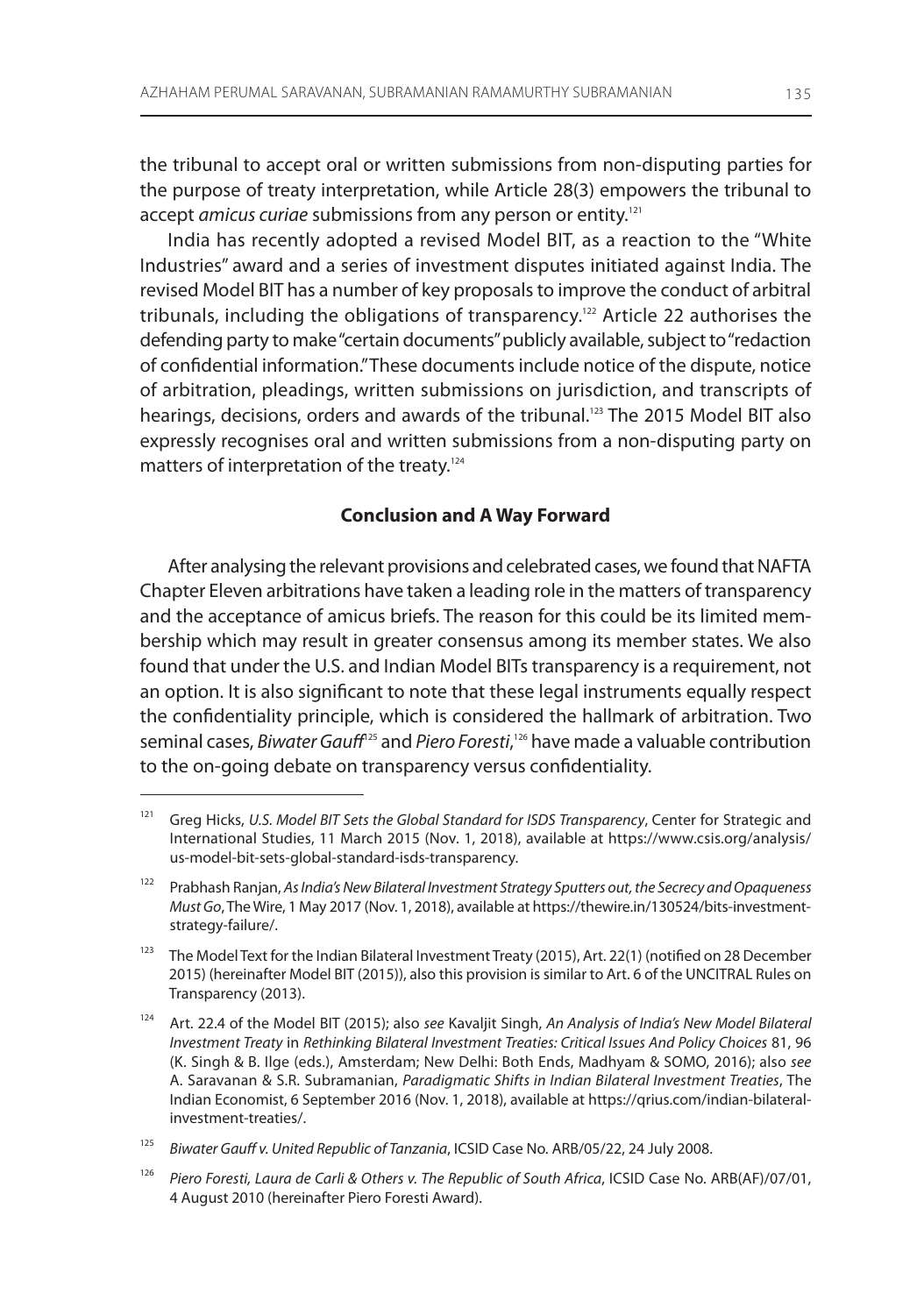The central question of the Biwater Gauff dispute arose on second Procedural order and the minutes of the first session meeting because the respondent published both the documents on the internet without the consent of the claimant.<sup>127</sup> The claimant had asked the tribunal for provisional confidentiality measures. after careful examination of all the documents produced during the proceedings, the tribunal firmly held that the "concerns on procedural integrity no longer apply" after rendering the award,<sup>128</sup> but that it has to be handled restrictively when the proceedings are pending.129 it is pertinent to note that, on the one hand, the tribunal did not impose any restrictions on publication of documents such as decisions, orders and directions, because "the presumption should be in favour of allowing the publication."<sup>130</sup> On the other hand, the tribunal reached a restrictive conclusion on the publication of another set of documents, such as transcripts, minutes of the hearings, pleadings, written memorials and communication between the parties.<sup>131</sup>

It is significant to note that the ICSID tribunal for the first time in Piero Foresti granted an amicus request to access key documents and observed that

this would assist them to focus their submissions upon the issues arising in the case and to see what positions the parties have taken on those issues. $^{\rm 132}$ 

however, the tribunal refused to permit the petitioners to participate in oral hearings.<sup>133</sup> Instead, the tribunal limited the role of non-disputing parties to engage in arbitral proceedings.<sup>134</sup>

<sup>&</sup>lt;sup>127</sup> Nathalie Bernasconi-Osterwalder, Transparency and Amicus Curaie in ICSID Arbitration in Sustainable Development in World Investment Law 194, 201 (M.-C. Cordonier Segger et al. (eds.), Alphen aan den Rijn, The Netherlands: Kluwer Law International, 2011); Knahr & Reinisch 2007, at 103; also see Yearbook on International Investment Law & Policy 2010-2011 120 (K.P. Sauvant (ed.), New York: Oxford University Press, 2012).

<sup>&</sup>lt;sup>128</sup> Para. 142 of the Biwater Gauff Procedural Order No. 3; Knahr & Reinisch 2007, at 107.

<sup>129</sup> schreuer 2009, at 703.

<sup>&</sup>lt;sup>130</sup> Paras. 153–56 of the Biwater Gauff Procedural Order No. 3; Bernasconi-Osterwalder 2011, at 204–205.

<sup>&</sup>lt;sup>131</sup> Para. 163(a) of the Biwater Gauff Procedural Order No. 3; see Cristoffer Nyegaard Mollestad, No Evil? Procedural Transparency in International Investment Law and Dispute Settlement, PluriCourts Research Paper No. 14-20 (2014).

<sup>132</sup> Piero Foresti, Laura de Carli & Others v. The Republic of South Africa, ICSID Case No. ARB(AF)/07/01, Letter Regarding Non-Disputing Parties, 5 October 2009, para. 2.

<sup>&</sup>lt;sup>133</sup> Lucas Bastin, The Amicus Curiae in Investor-State Arbitration, 1(3) Cambridge Journal of International and Comparative law 208, 2018 (2012).

<sup>&</sup>lt;sup>134</sup> It is worthy to note here that the tribunal adopted a "novel procedure" in order to address these issues, i.e., "after all submissions, written and oral had been made, the Tribunal would invite the parties and the nDPs to offer brief comments on the fairness and effectiveness of the procedures adopted for nDP participation in this case. The Tribunal would then include a section in the award, recording views (both concordant and divergent) on the fairness and efficacy of nDP participation in this case and on any lessons learned from it"; also reference Piero Foresti Award (2010).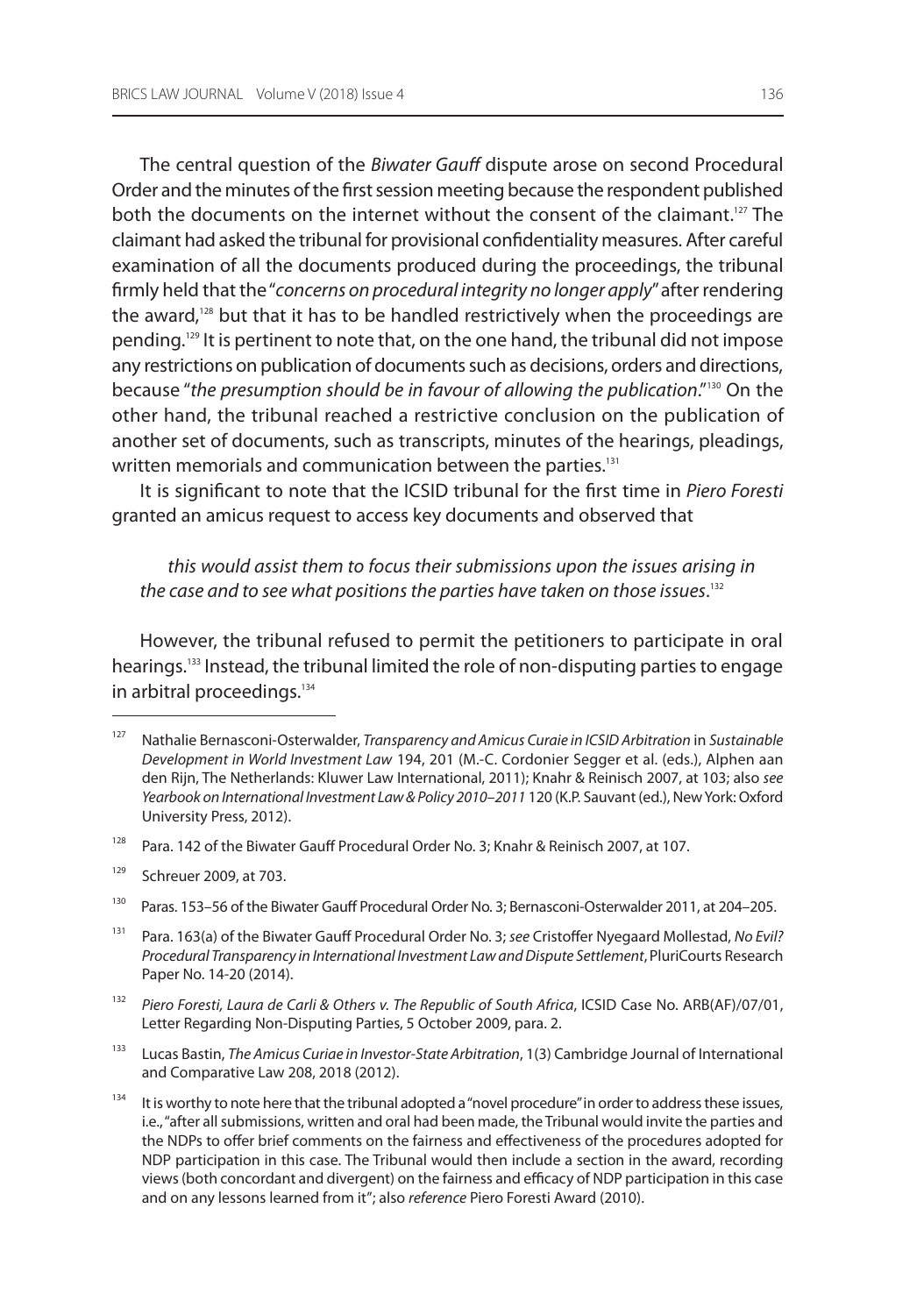It is noted that the *Biwater Gauff* tribunal for the first time addressed the issue on the publication of documents in a "detailed fashion."<sup>135</sup> The tribunal separately examined various kinds of documents, weighing the competing interests of transparency on one side and procedural integrity that protects confidentiality on the other. The balanced approach adopted by the Biwater Gauff tribunal has influenced subsequent cases as well.<sup>136</sup> Interestingly, the Piero Foresti tribunal went even further and adopted an "innovative step" to allow amicus curiae to access documents.<sup>137</sup>

Our discussion has confirmed the ubiquitous presence of the competing interests between confidentiality and transparency in investment arbitration, which originated in the WTO's Dispute Settlement Body, was further elaborated by NAFTA, followed by the ICSID Arbitration Rules, and finally refined by the UNCITRAL Rules on Transparency. Current arbitration practice has departed from its earlier position: it has reversed the obligations of confidentiality and shifted towards transparency and openness. however, the current arbitral system still remains unsatisfactory for the admission of amicus curiae; therefore, it is necessary to bring uniform or minimum standard requirements in all the legal instruments we discussed in these pages. arbitral tribunals should engage in the careful weighing of the quest for transparency and the need for confidentiality. such balancing will greatly benefit the international community as a whole.

### **References**

Bastin L. The Amicus Curiae in Investor-State Arbitration, 1(3) Cambridge Journal of international and Comparative law 208 (2012).

Bianchi A. On Power and Illusion: The Concept of Transparency in International Law in Transparency in International Law 1 (A. Bianchi & A. Peters (eds.), Cambridge: Cambridge University Press, 2013).

Buys C.g. The Tensions Between Confidentiality and Transparency in International Arbitration, 14(1-2) American Review of International Arbitration 121 (2003).

Delaney J. & magraw D.B. Procedural Transparency in The Oxford Handbook of International Investment Law 756 (P. Muchlinski et al. (eds.), Oxford: Oxford University Press, 2008).

<sup>135</sup> Knahr 2007, at 323 and 327.

<sup>136</sup> Abaclat and Others v. Argentine Republic, ICSID Case No. ARB/07/5, Procedural Order No. 3, 27 January 2010; also see Jan Peter sasse, An Economic Analysis of Bilateral Investment Treaties 181 (Berlin: springer, 2011).

<sup>137</sup> See also the discussion in Caliskan 2011, at 151; generally see Comel Marian, Balancing Transparency: The Value of Administrative Law and Mathews-Balancing to Investment Treaty Arbitrations, 10(2) Pepperdine Dispute Resolution Law Journal 275, 284 (2010); generally Rinaldo Sali, Transparency and Confidentiality: How and Why to Publish Arbitration Decisions in The Rise of Transparency in International Arbitration 84–85 (A. Malatesta & R. Sali (eds.), Huntington, N.Y.: Juris, 2013).